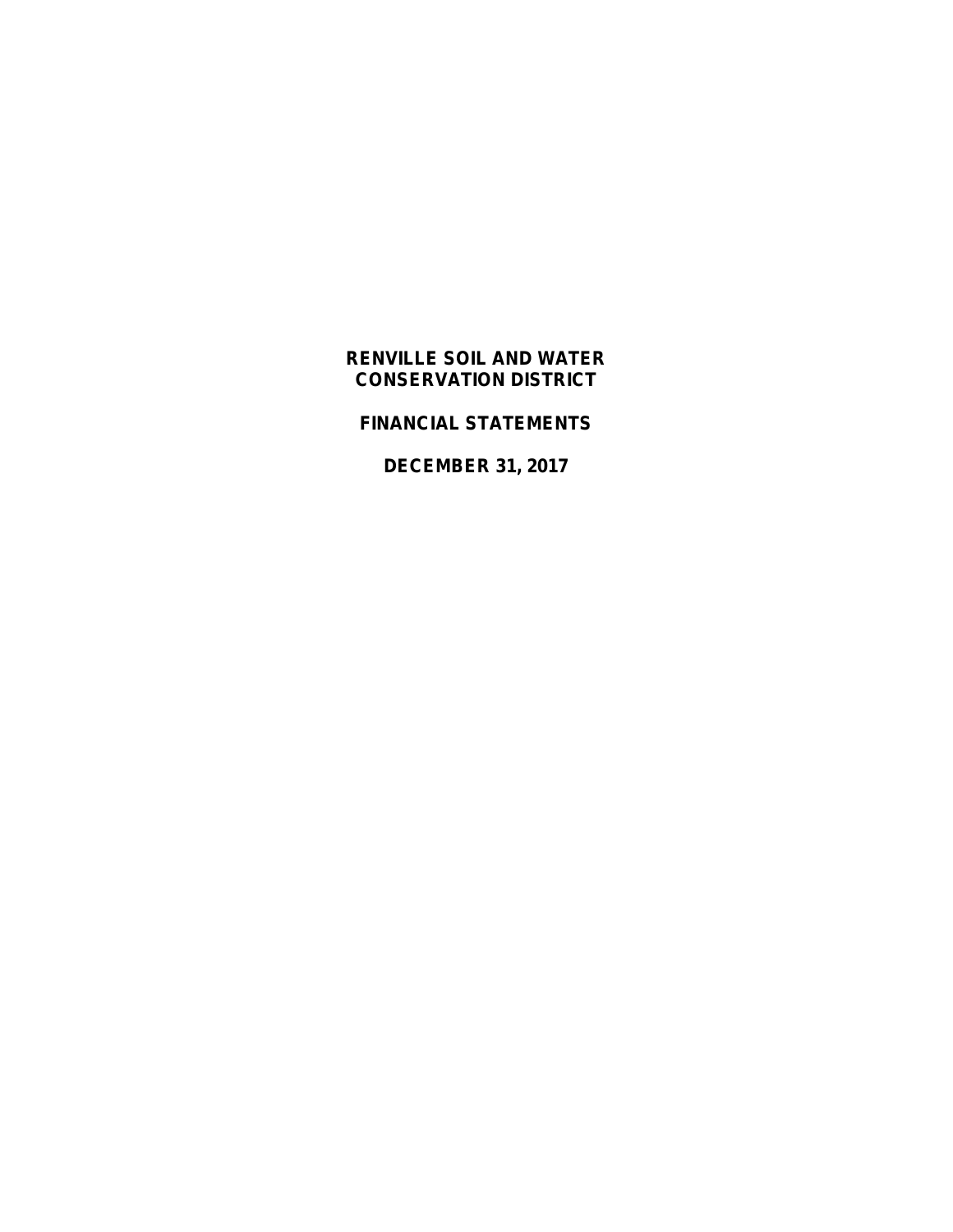## **RENVILLE SOIL AND WATER CONSERVATION DISTRICT TABLE OF CONTENTS FOR THE YEAR ENDED DECEMBER 31, 2017**

| <b>FINANCIAL SECTION</b>                                                                                   | Page |  |
|------------------------------------------------------------------------------------------------------------|------|--|
| Independent Auditor's Report                                                                               | 1    |  |
| Management's Discussion and Analysis                                                                       | 3    |  |
| <b>BASIC FINANCIAL STATEMENTS</b>                                                                          |      |  |
| Statement of Net Position and Governmental Fund Balance Sheet                                              | 7    |  |
| Statement of Activities and Governmental Fund Revenues,<br><b>Expenditures and Changes In Fund Balance</b> | 8    |  |
| Notes to the Financial Statements                                                                          | 9    |  |
| REQUIRED SUPPLEMENTARY INFORMATION                                                                         |      |  |
| Budgetary Comparison Statement, Budget and Actual,<br><b>General Fund</b>                                  | 21   |  |
| <b>Schedule of Contributions</b>                                                                           | 22   |  |
| Schedule of Proportionate Share of Net Pension Liability                                                   | 22   |  |
| <b>ADDITIONAL REPORTS</b>                                                                                  |      |  |
| Minnesota Legal Compliance                                                                                 | 23   |  |
| Report on Internal Control                                                                                 | 24   |  |
| Schedule of Findings and Responses                                                                         | 26   |  |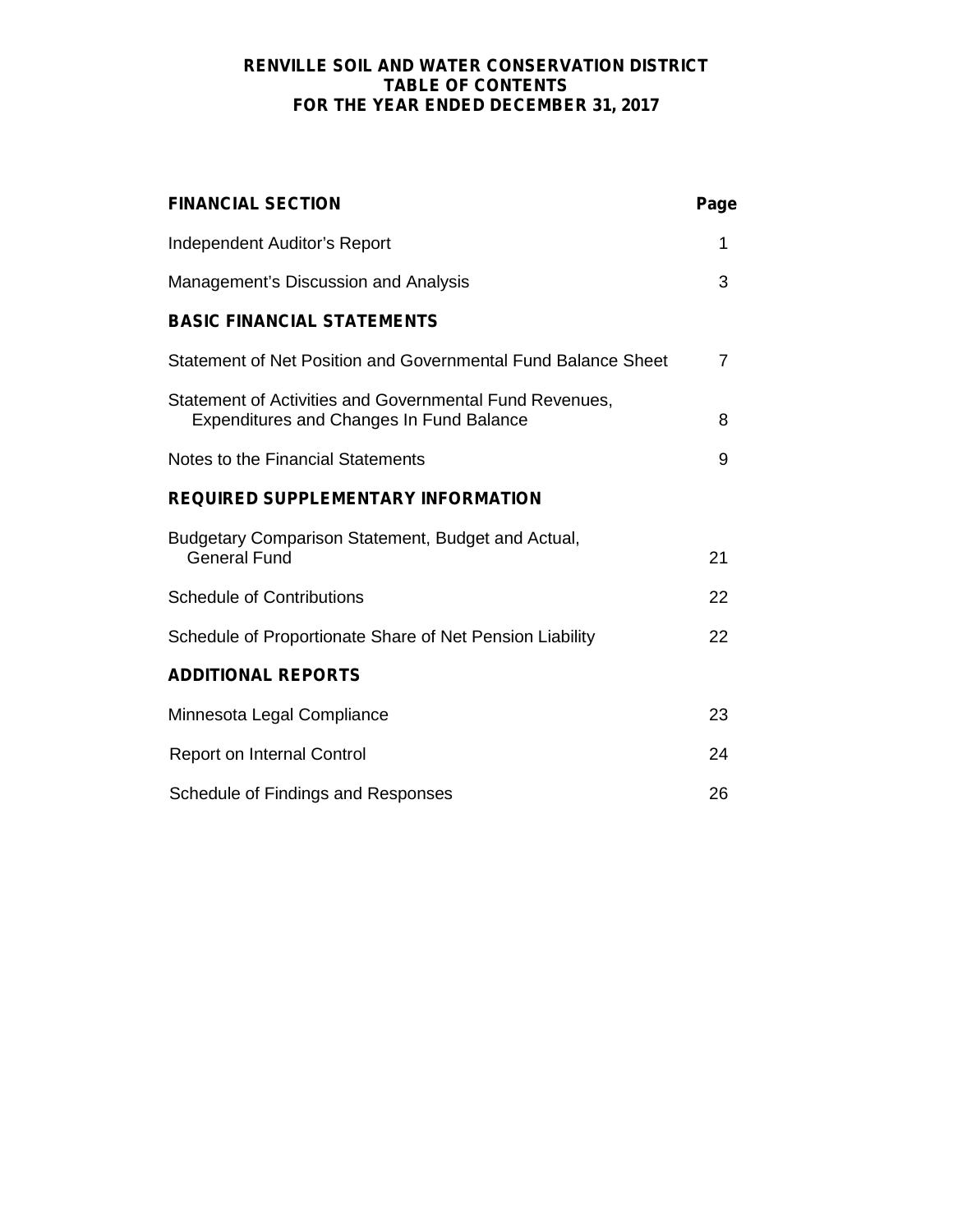**PETERSON COMPANY LTD.**

## **INDEPENDENT AUDITOR'S REPORT**

To the Board of Supervisors Renville Soil and Water Conservation District Olivia, Minnesota

## **Report on the Financial Statements**

We have audited the accompanying financial statements of the governmental activities and the general fund of Renville Soil and Water Conservation District, Olivia, Minnesota, as of and for the year ended December 31, 2017, and the related notes to the financial statements, which collectively comprise Renville Soil and Water Conservation District's basic financial statements as listed in the table of contents.

## **Management's Responsibility for the Financial Statements**

Management is responsible for the preparation and fair presentation of these financial statements in accordance with accounting principles generally accepted in the United States of America; this includes the design, implementation, and maintenance of internal control relevant to the preparation and fair presentation of financial statements that are free from material misstatement, whether due to fraud or error.

#### **Auditor's Responsibility**

Our responsibility is to express opinions on these financial statements based on our audit. We conducted our audit in accordance with auditing standards generally accepted in the United States of America and the standards applicable to financial audits contained in *Government Auditing Standards*, issued by the Comptroller General of the United States. Those standards require that we plan and perform the audit to obtain reasonable assurance about whether the financial statements are free from material misstatement.

An audit involves performing procedures to obtain audit evidence about the amounts and disclosures in the financial statements. The procedures selected depend on the auditor's judgment, including the assessment of the risks of material misstatement of the financial statements, whether due to fraud or error. In making those risk assessments, the auditor considers internal control relevant to the entity's preparation and fair presentation of the financial statements in order to design audit procedures that are appropriate in the circumstances, but not for the purpose of expressing an opinion on the effectiveness of the entity's internal control. Accordingly, we express no such opinion. An audit also includes evaluating the appropriateness of accounting policies used and the reasonableness of significant accounting estimates made by management, as well as evaluating the overall presentation of the financial statements.

We believe that the audit evidence we have obtained is sufficient and appropriate to provide a basis for our audit opinions.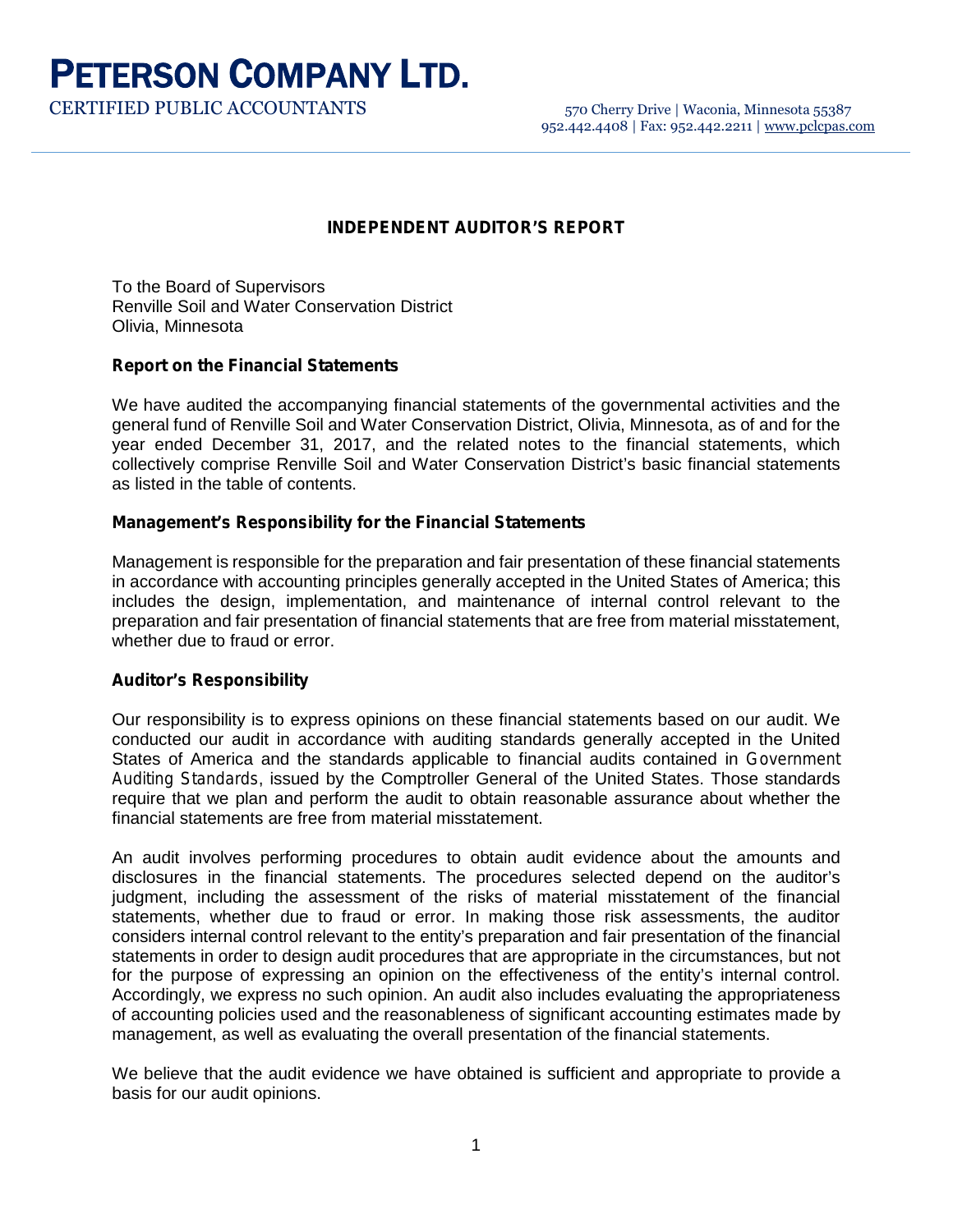## **Opinions**

In our opinion, the financial statements referred to above present fairly, in all material respects, the respective financial position of the governmental activities and the general fund of Renville Soil and Water Conservation District as of December 31, 2017, and the respective changes in financial position for the general fund for the year then ended in accordance with accounting principles generally accepted in the United States of America.

## **Other Matters**

## *Required Supplementary Information*

Accounting principles generally accepted in the United States of America require that the management's discussion and analysis on pages 3–6, the budgetary comparison statement on page 21, and defined benefit pension plan schedules on page 22 be presented to supplement the basic financial statements. Such information, although not a part of the basic financial statements, is required by the Governmental Accounting Standards Board, who considers it to be an essential part of financial reporting for placing the basic financial statements in an appropriate operational, economic, or historical context. We have applied certain limited procedures to the required supplementary information in accordance with auditing standards generally accepted in the United States of America, which consisted of inquiries of management about the methods of preparing the information and comparing the information for consistency with management's responses to our inquiries, the basic financial statements, and other knowledge we obtained during our audit of the basic financial statements. We do not express an opinion or provide any assurance on the information because the limited procedures do not provide us with sufficient evidence to express an opinion or provide any assurance.

## **Other Reporting Required by** *Government Auditing Standards*

In accordance with *Government Auditing Standards*, we have also issued our report dated November 28, 2018, on our consideration of the Renville Soil and Water Conservation District's internal control over financial reporting and on our tests of its compliance with certain provisions of laws, regulations, contracts, and grant agreements and other matters. The purpose of that report is to describe the scope of our testing of internal control over financial reporting and compliance and the results of that testing, and not to provide an opinion on internal control over financial reporting or on compliance. That report is an integral part of an audit performed in accordance with *Government Auditing Standards* in considering Renville Soil and Water Conservation District's internal control over financial reporting and compliance.

Peterson Company Ltd

PETERSON COMPANY LTD Certified Public Accountants Waconia, Minnesota

November 28, 2018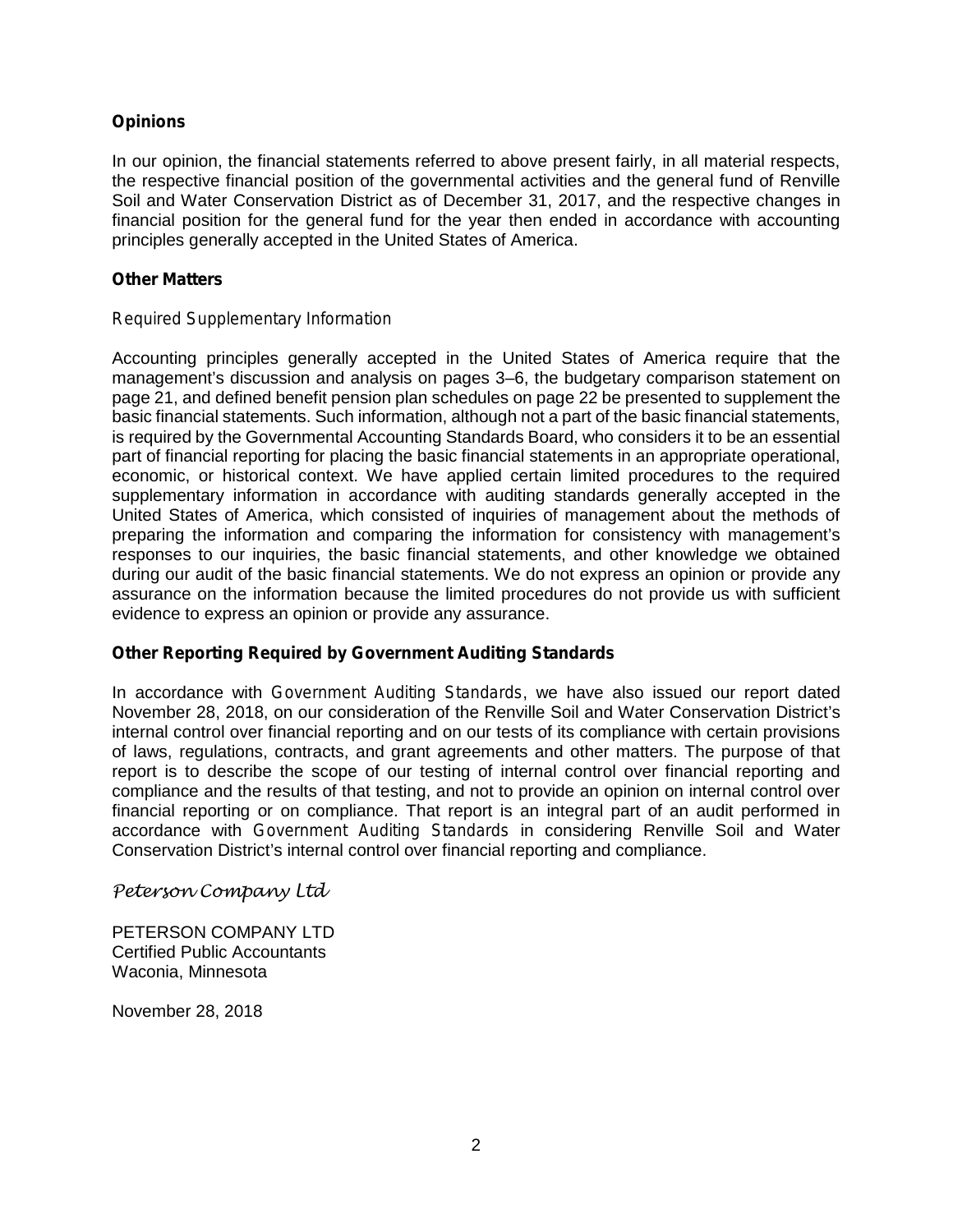#### **MANAGEMENT'S DISCUSSION AND ANALYSIS RENVILLE SOIL AND WATER CONSERVATION DISTRICT DECEMBER 31, 2017**

The Renville Soil and Water Conservation District's discussion and analysis provides an overview of the District's financial activities for the fiscal year ended December 31, 2017. Since this information is designed to focus on the current year's activities, resulting changes, and currently known facts, it should be read in conjunction with the financial statements.

## **USING THIS ANNUAL REPORT**

This annual report consists of three parts: management's discussion and analysis (this section), the basic financial statements, and required supplementary information. The basic financial statements include a series of financial statements. The Statement of Net Position and the Statement of Activities provide information about the activities of the District as a whole and present a longer-term view of the District's finances. For governmental activities, financial statements tell how services were financed in the short term as well as what remains for future spending. Fund financial statements also report the District's operations in more detail than the government-wide statements by providing information about the District's general fund. Since Districts are single-purpose, special-purpose government units, the District combines the government-wide and fund financial statements into a single presentation.

## **The Statement of Net Position and the Statement of Activities**

One of the most important questions asked about the District's finances is, "Is the District as a whole better or worse off as a result of the year's activities?" The Statement of Net Position and the Statement of Activities report information about the District as a whole and about its activities in a way that helps answer this question. These statements include all assets and liabilities using the accrual basis of accounting, which is similar to the accounting used by most private-sector companies. All of the current year's revenues and expenses are taken into account regardless of when cash is received or paid.

These two statements report the District's net position and changes in them. You can think of the District's net position — the difference between assets plus deferred outflows of resources and liabilities plus deferred inflows of resources — as one way to measure the District's financial health, or financial position. Over time, increases or decreases in the District's net position are one indicator of whether its financial health is improving or deteriorating. You will need to consider other non-financial factors, however, such as changes in the state and local governmental funding, to assess the overall health of the District.

In the Statement of Net Position and the Statement of Activities, the District presents governmental activities. All of the District's basic services are reported here. Appropriations from the county and state finance most activities.

## **Reporting the District's General Fund**

Our analysis of the District's general fund is part of this report. The fund financial statements provide detailed information about the general fund—not the District as a whole. The District presents only a general fund, which is a governmental fund. All of the District's basic services are reported in the general fund, which focuses on how money flows into and out of the fund and the balances left at year-end that are available for spending. The fund is reported using an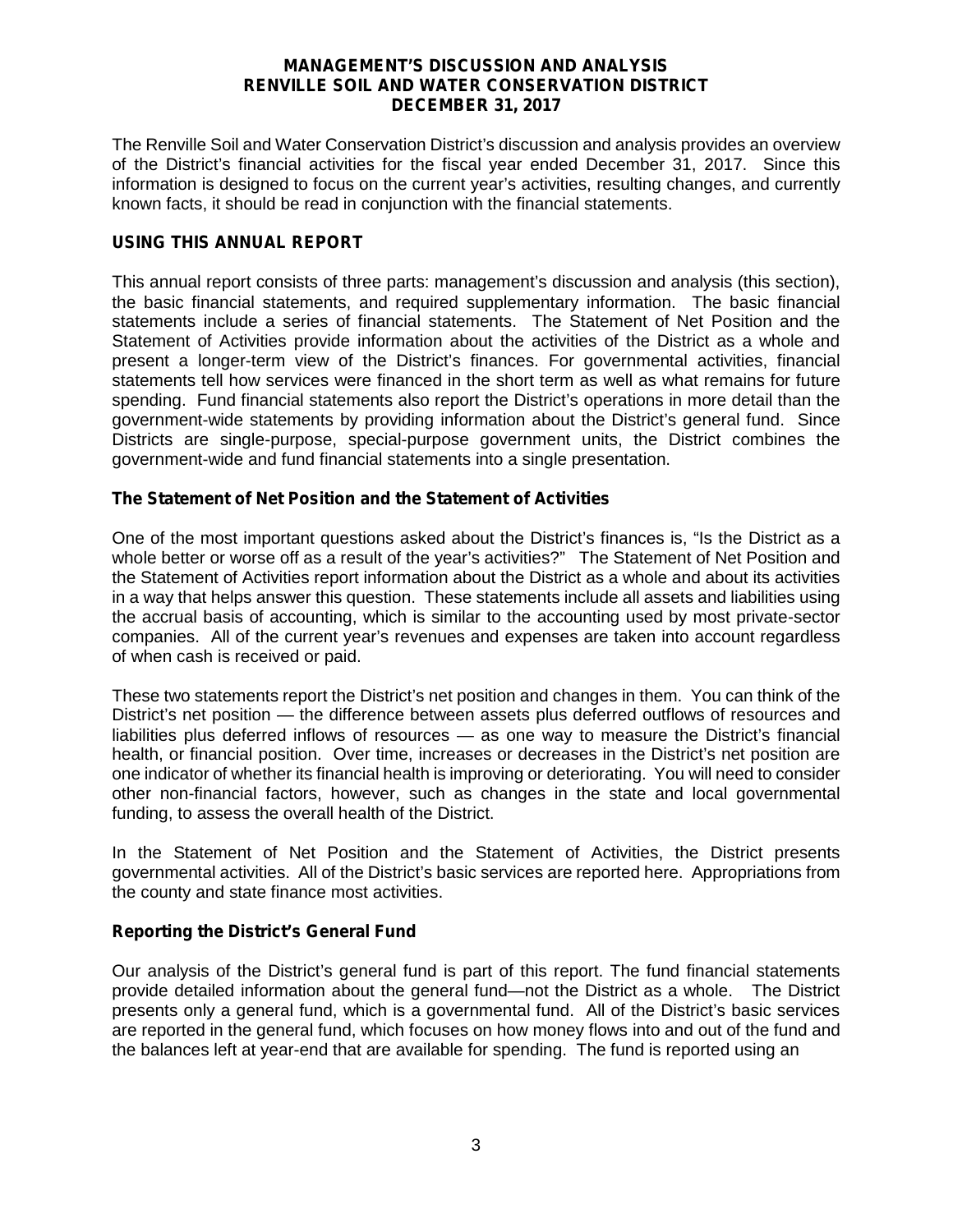accounting method called modified accrual accounting. This method measures cash and all other financial assets that can be readily converted to cash. The general fund statements provide a detailed short-term view of the District's general government operations and the basic services it provides. Governmental fund information helps you determine whether there are more or fewer financial resources that can be spent in the near future to finance the District's programs. We describe the relationship (or differences) between governmental activities (reported in the Statement of Net Position and the Statement of Activities) and governmental funds in a reconciliation included with the financial statements.

## **THE DISTRICT AS A WHOLE**

Our analysis focuses on the net position and change in net position of the District's governmental activities.

Net Position:

|                                          | <b>Governmental Activities</b> |              |  |  |
|------------------------------------------|--------------------------------|--------------|--|--|
|                                          | 2017                           | 2016         |  |  |
| <b>Current Assets</b>                    | \$1,253,136                    | \$1,393,387  |  |  |
| Capital Assets, net of depreciation      | 126,323                        | 73,061       |  |  |
| <b>Deferred Outflows of Resources</b>    | 92,427                         | 113,880      |  |  |
| Combined Assets and Deferred             |                                |              |  |  |
| <b>Outflows of Resources</b>             | \$1,471,886                    | \$1,580,328  |  |  |
|                                          |                                |              |  |  |
| <b>Current Liabilities</b>               | \$1,225,316                    | \$1,289,961  |  |  |
| Long-Term Liabilities                    | 258,379                        | 262,025      |  |  |
| Deferred Inflows of Resources            | 40,405                         | 23,018       |  |  |
| <b>Combined Liabilities and Deferred</b> |                                |              |  |  |
| Inflows of Resources                     | \$1,524,100                    | \$1,575,004  |  |  |
|                                          |                                |              |  |  |
| <b>Investment in Capital Assets</b>      | \$<br>126,323                  | \$<br>73,061 |  |  |
| Unrestricted                             | 178,537)                       | (67, 737)    |  |  |
| <b>Total Net Position</b>                | (52,214)                       | \$<br>5,324  |  |  |

Net position of the District's governmental activities decreased by \$57,538. Unrestricted net position, the part of net position that can be used to finance day-to-day operations without constraints established by debt covenants, enabling legislation, or other legal requirements changed from \$(67,737) at December 31, 2016 to \$(178,537) at December 31, 2017.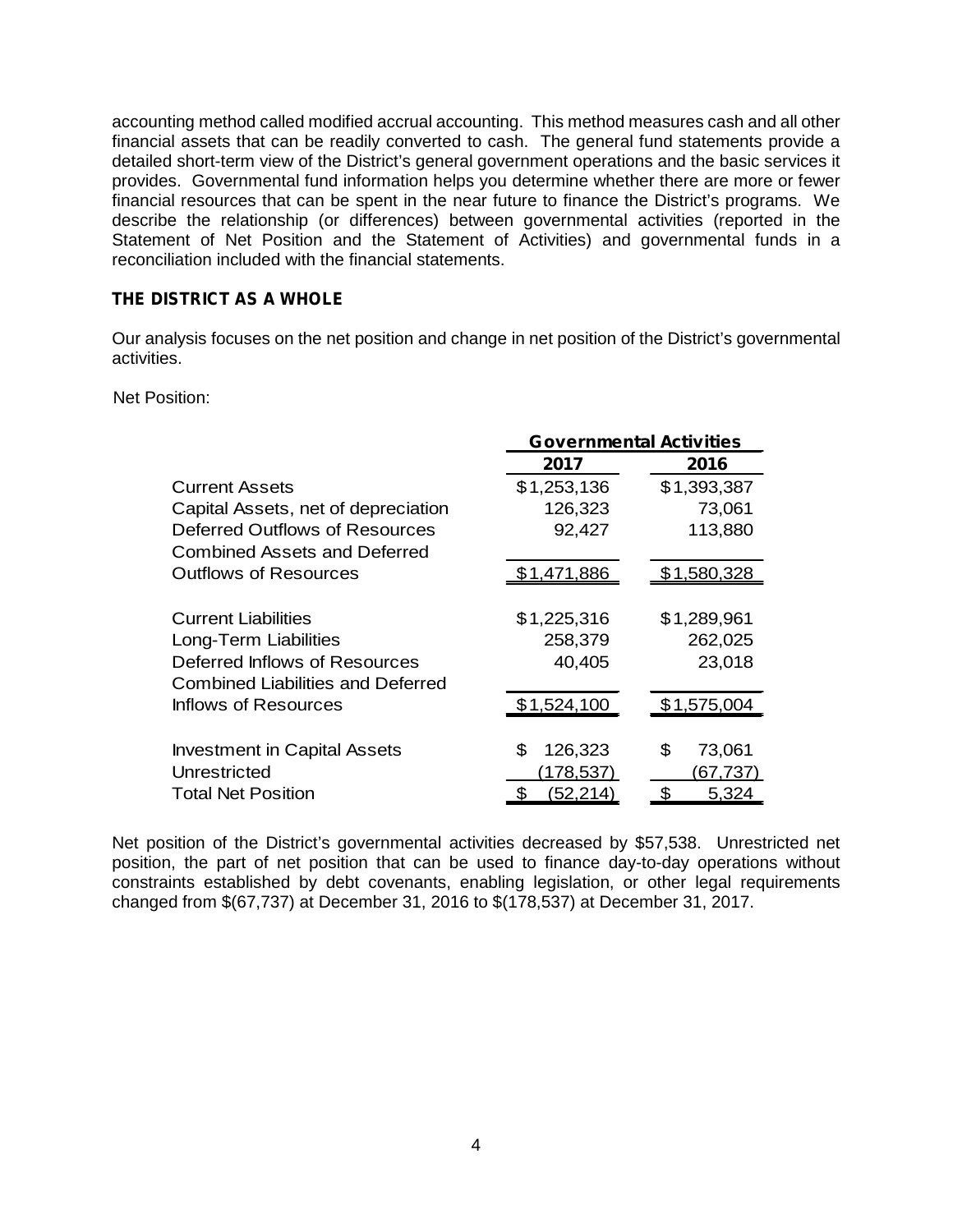Change in Net Position:

|                                     | <b>Governmental Activities</b> |                |  |  |
|-------------------------------------|--------------------------------|----------------|--|--|
| Revenues                            | 2017                           | 2016           |  |  |
| Intergovernmental                   | 363,401<br>\$                  | \$<br>390,134  |  |  |
| <b>Charges for Services</b>         | 18,558                         | 2,312          |  |  |
| <b>Interest Earnings</b>            | 4,016                          | 2,870          |  |  |
| <b>Miscellaneous</b>                | 7,991                          | 17,731         |  |  |
| <b>Total Revenues</b>               | 393,966                        | 413,047        |  |  |
|                                     |                                |                |  |  |
| <u>Expenses</u>                     |                                |                |  |  |
| Conservation                        | 451,504                        | 472,238        |  |  |
| <b>Total Expenses</b>               | 451,504                        | 472,238        |  |  |
|                                     |                                |                |  |  |
| Increase (decrease) in Net Position | (57,538)                       | \$<br>(59,191) |  |  |

The District's total revenues decreased by \$19,081. The total cost of programs and services decreased by \$20,734.

## **THE DISTRICT'S GENERAL FUND**

As the District completed the year, its general fund as presented in the balance sheet reported a fund balance of \$27,820, which is below last year's total of \$103,426.

#### **General Fund Budgetary Highlights**

The actual charges to appropriations (expenditures) were \$15,904 above the final budgeted amounts. The most significant negative variance of \$78,791 occurred in State Revenue. The most significant positive variance of \$29,701 occurred in Personnel Services.

## **CAPITAL ASSETS & LONG-TERM LIABILITIES**

#### **Capital Assets**

At the end of 2017, the District had \$126,323 invested in capital assets. This amount represents a net increase (including additions and deletions) of \$53,262 from last year.

## **Long-Term Liabilities**

At the end of 2017, the District had \$28,557 in accrued compensated absences and \$229,822 in Net Pension Liability. This compares to \$26,559 in 2016 for accrued compensated absences and \$235,466 in Net Pension Liability.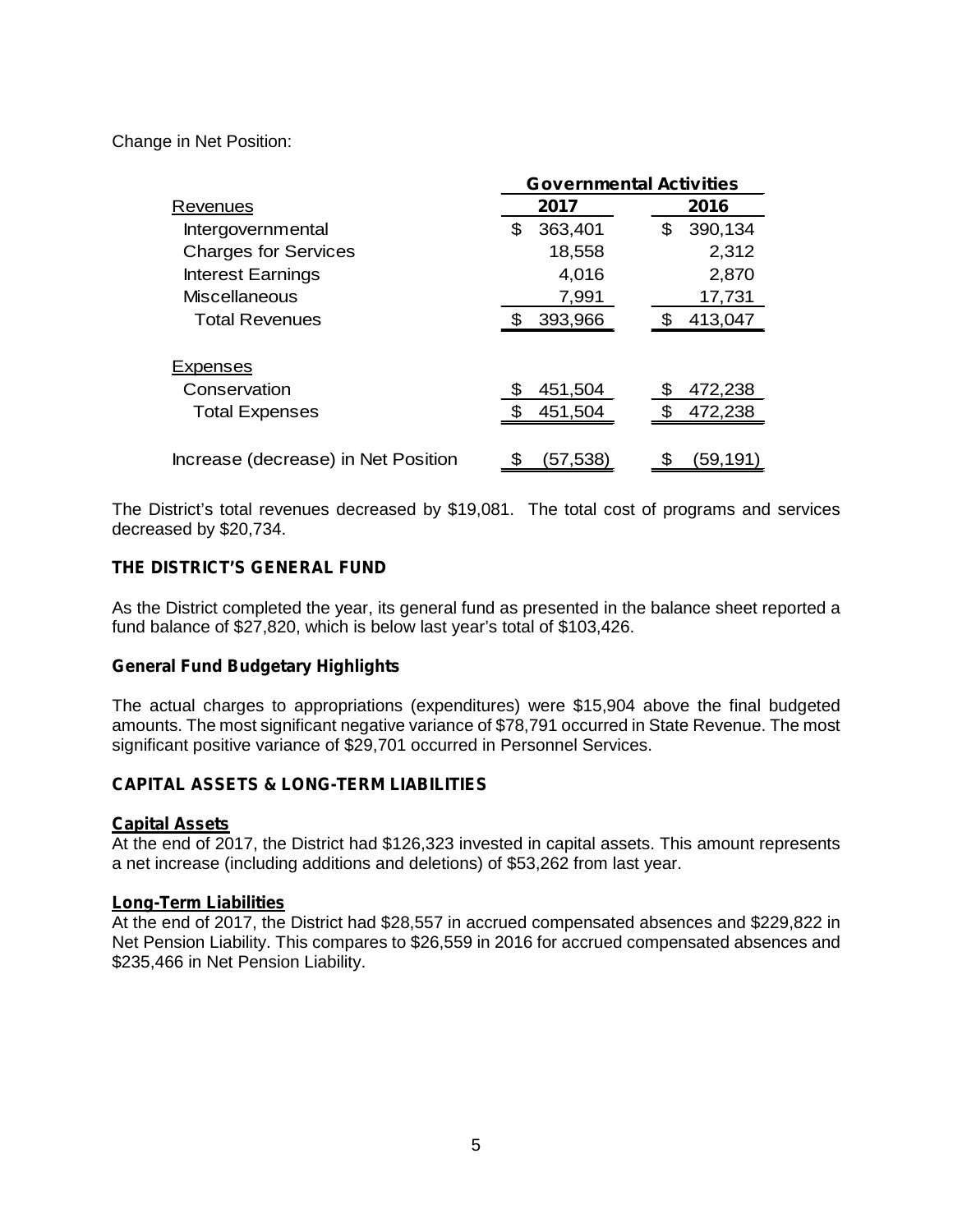## **CONTACTING THE DISTRICT'S FINANCIAL MANAGEMENT**

This financial report is designed to provide our citizens, customers and creditors with a general overview of the District's finances and to show the District's accountability for the money it receives. If you have questions about this report or need additional financial information, contact the Renville Soil and Water Conservation District at 1008 West Lincoln Avenue, Olivia, MN 56277.<br>The phone number is 320-523-1559.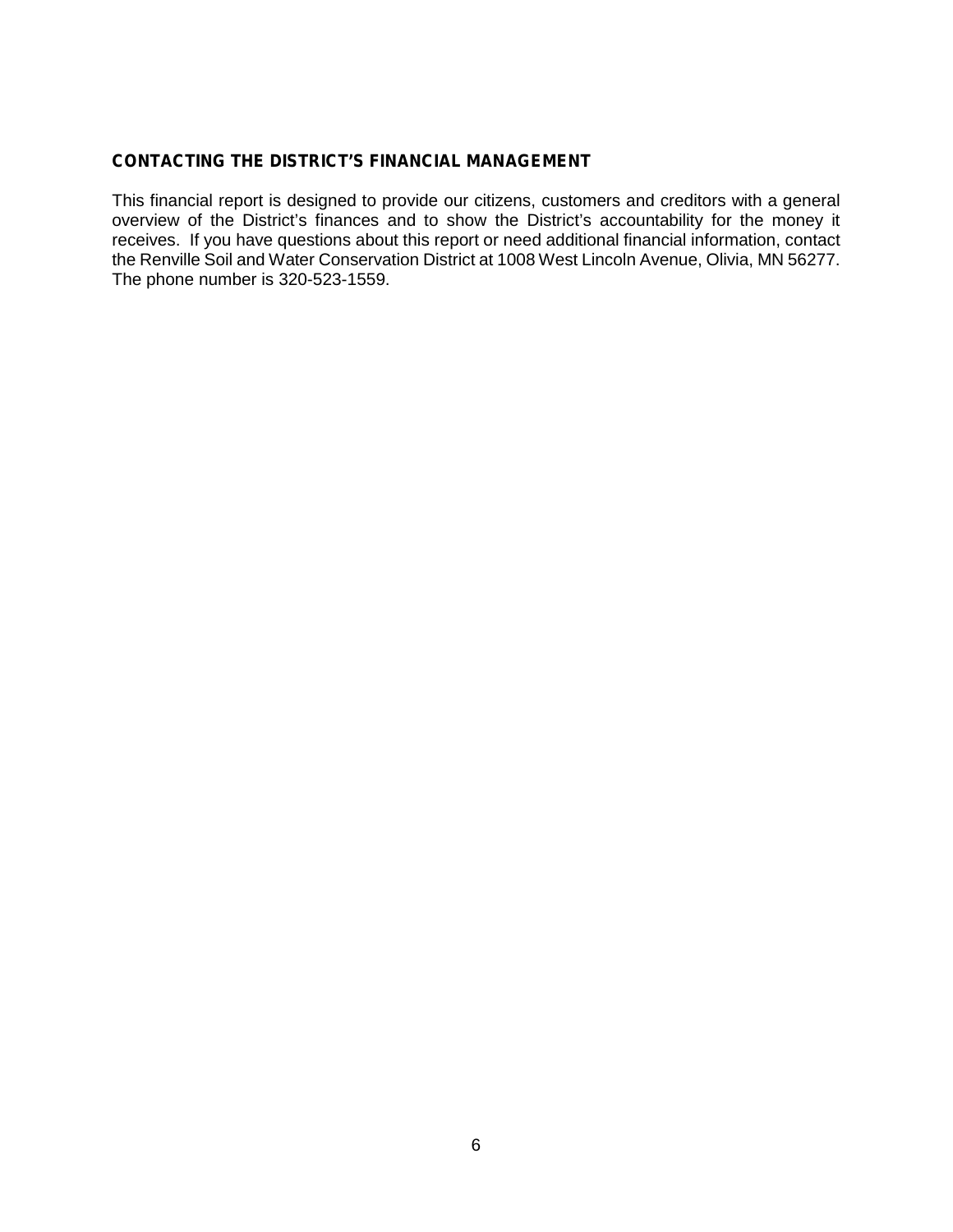#### **RENVILLE SOIL AND WATER CONSERVATION DISTRICT OLIVIA, MINNESOTA STATEMENT OF NET POSITION AND GOVERNMENTAL FUND BALANCE SHEET DECEMBER 31, 2017**

|                                             | General                    |           |                            |             |                     | Statement of |  |
|---------------------------------------------|----------------------------|-----------|----------------------------|-------------|---------------------|--------------|--|
|                                             |                            | Fund      |                            | Adjustments | <b>Net Position</b> |              |  |
| <b>Assets</b>                               |                            |           |                            |             |                     |              |  |
| Cash and Cash Equivalents                   | \$                         | 1,250,801 | \$                         |             | \$                  | 1,250,801    |  |
| Due from Other Governments                  |                            | 2,335     |                            |             |                     | 2,335        |  |
| Capital Assets:                             |                            |           |                            |             |                     |              |  |
| Equipment (net of accumulated depreciation) |                            |           |                            | 126,323     |                     | 126,323      |  |
| <b>Total Assets</b>                         |                            | 1,253,136 |                            | 126,323     |                     | 1,379,459    |  |
| <b>Deferred Outflows of Resources</b>       |                            |           |                            |             |                     |              |  |
| Defined Benefit Pension Plan                |                            |           |                            | 92,427      |                     | 92,427       |  |
| <b>Combined Assets and Deferred</b>         |                            |           |                            |             |                     |              |  |
| <b>Outflows of Resources</b>                | $\boldsymbol{\mathsf{\$}}$ | 1,253,136 | $\boldsymbol{\mathsf{\$}}$ | 218,750     | \$                  | 1,471,886    |  |
| <b>Liabilities</b>                          |                            |           |                            |             |                     |              |  |
| <b>Current Liabilities:</b>                 |                            |           |                            |             |                     |              |  |
| <b>Accounts Payable</b>                     | \$                         | 307       | \$                         |             | \$                  | 307          |  |
| <b>Accrued Wages</b>                        |                            | 5,249     |                            |             |                     | 5,249        |  |
| <b>Unearned Revenue</b>                     |                            | 1,219,760 |                            |             |                     | 1,219,760    |  |
| Long-term Liabilities:                      |                            |           |                            |             |                     |              |  |
| Net Pension Liability                       |                            |           |                            | 229,822     |                     | 229,822      |  |
| <b>Compensated Absences</b>                 |                            |           |                            | 28,557      |                     | 28,557       |  |
| <b>Total Liabilities</b>                    |                            | 1,225,316 |                            | 258,379     |                     | 1,483,695    |  |
| <b>Deferred Inflows of Resources</b>        |                            |           |                            |             |                     |              |  |
| Defined Benefit Pension Plan                |                            |           |                            | 40,405      |                     | 40,405       |  |
| <b>Combined Liabilities and Deferred</b>    |                            |           |                            |             |                     |              |  |
| <b>Inflows of Resources</b>                 | \$                         | 1,225,316 | \$                         | 298,784     | \$                  | 1,524,100    |  |
| <b>Fund Balance/Net Position</b>            |                            |           |                            |             |                     |              |  |
| <b>Fund Balance</b>                         |                            |           |                            |             |                     |              |  |
| Unassigned                                  | \$                         | 27,820    | \$                         | (27, 820)   | \$                  |              |  |
| <b>Total Fund Balance</b>                   | $\overline{\$}$            | 27,820    | $\overline{\mathcal{E}}$   | (27, 820)   | $\overline{\$}$     |              |  |
| <b>Net Position</b>                         |                            |           |                            |             |                     |              |  |
| <b>Investments in Capital Assets</b>        |                            |           | \$                         | 126,323     | \$                  | 126,323      |  |
| Unrestricted                                |                            |           |                            | (178, 537)  |                     | (178, 537)   |  |
| <b>Total Net Position</b>                   |                            |           | $\overline{\mathbf{e}}$    | (52, 214)   | $\overline{\$}$     | (52, 214)    |  |

Notes are an integral part of the basic financial statements.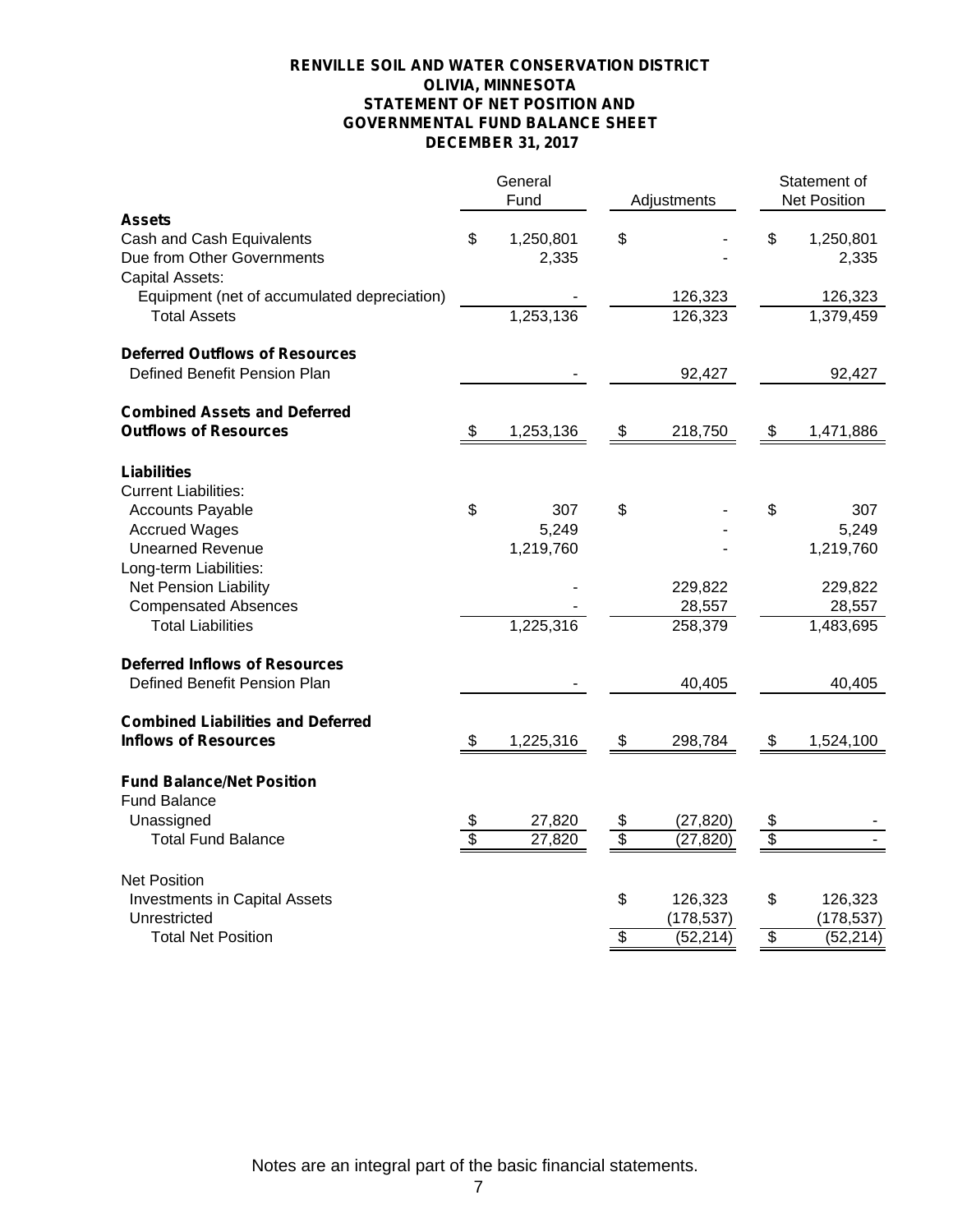#### **RENVILLE SOIL AND WATER CONSERVATION DISTRICT OLIVIA, MINNESOTA STATEMENT OF ACTIVITIES AND GOVERNMENTAL FUND REVENUES, EXPENDITURES AND CHANGES IN FUND BALANCE FOR THE YEAR ENDED DECEMBER 31, 2017**

|                                              |                           | General<br>Fund | Adjustments     | Statement of<br>Activities |
|----------------------------------------------|---------------------------|-----------------|-----------------|----------------------------|
| <b>Revenues</b>                              |                           |                 |                 |                            |
| Intergovernmental                            | \$                        | 363,317         | \$<br>84        | \$<br>363,401              |
| <b>Charges for Services</b>                  |                           | 18,558          |                 | 18,558                     |
| Interest Earnings                            |                           | 4,016           |                 | 4,016                      |
| Miscellaneous                                |                           | 7,991           |                 | 7,991                      |
| <b>Total Revenues</b>                        | \$                        | 393,882         | \$<br>84        | \$<br>393,966              |
| <b>Expenditures/Expenses</b>                 |                           |                 |                 |                            |
| Conservation                                 |                           |                 |                 |                            |
| Current                                      | \$                        | 397,096         | \$<br>54,408    | \$<br>451,504              |
| <b>Capital Outlay</b>                        |                           | 72,392          | (72, 392)       |                            |
| <b>Total Expenditures/Expenses</b>           | $\boldsymbol{\mathsf{S}}$ | 469,488         | \$<br>(17, 984) | \$<br>451,504              |
| Excess of Revenues Over (Under)              |                           |                 |                 |                            |
| Expenditures/Expenses                        | \$                        | (75,606)        | \$<br>18,068    | \$<br>(57, 538)            |
| Fund Balance/Net Position January 1          | \$                        | 103,426         | \$<br>(98, 102) | \$<br>5,324                |
| <b>Fund Balance/Net Position December 31</b> | \$                        | 27,820          | \$<br>(80, 034) | \$<br>(52, 214)            |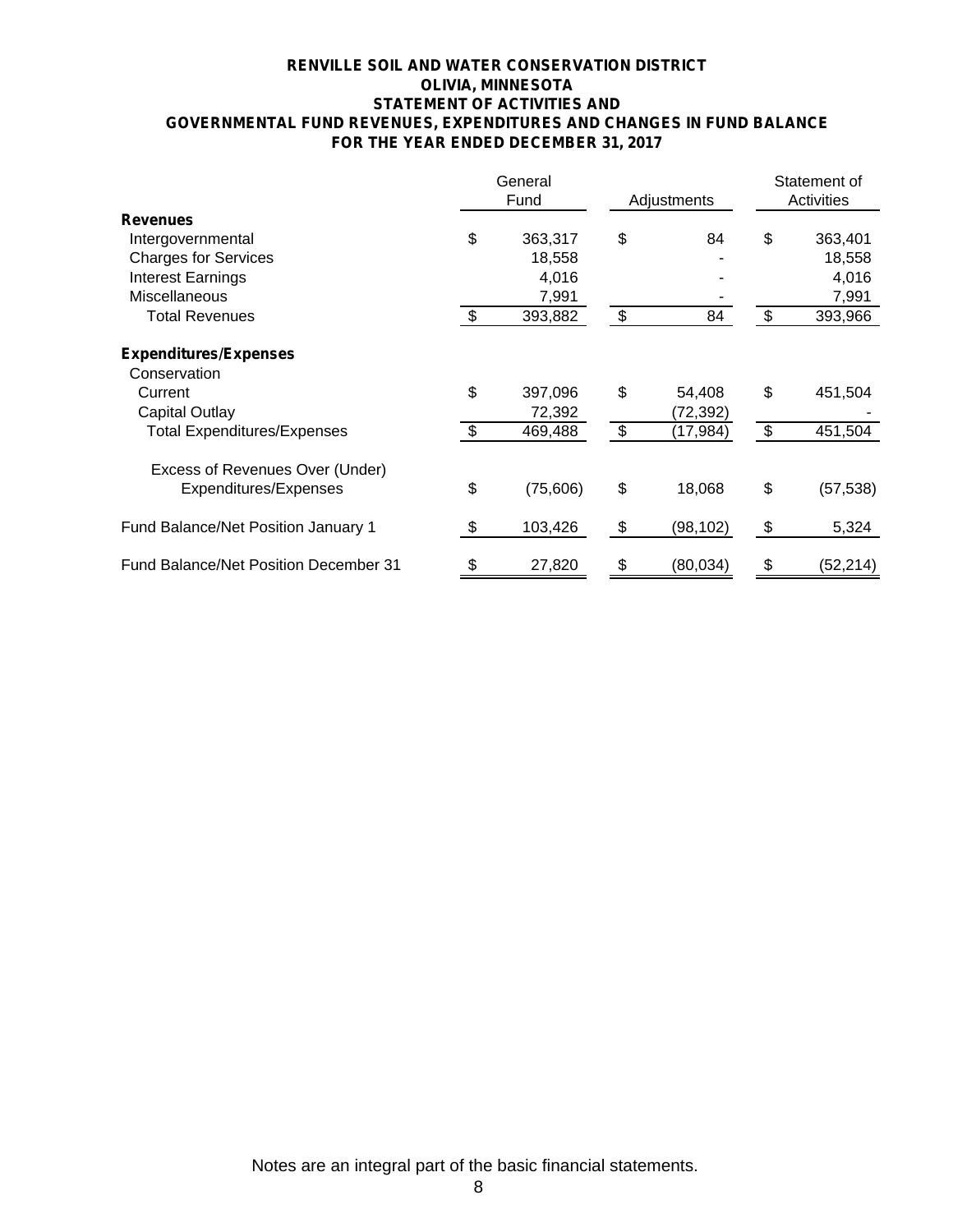#### **Note 1 - Summary of Significant Accounting Policies**

The financial reporting policies of the Renville Soil and Water Conservation District conform to generally accepted accounting principles. The Governmental Accounting Standards Board (GASB) is responsible for establishing GAAP for state and local governments through its pronouncements (statements and interpretations).

#### Financial Reporting Entity

The Renville Soil and Water Conservation District is organized under the provisions of Minnesota Statutes Chapter 103C. The District is governed by a Board of Supervisors composed of five members nominated by voters of the District and elected to four-year terms by the voters of the County.

The purpose of the District is to assist land occupiers in applying practices for the conservation of soil and water resources. These practices are intended to control wind and water erosion, pollution of lakes and streams, and damage to wetlands and wildlife habitats.

The District provides technical and financial assistance to individuals, groups, districts, and governments in reducing costly waste of soil and water resulting from soil erosion, sedimentation, pollution and improper land use.

Each fiscal year the District develops a work plan which is used as a guide in using resources effectively to provide maximum conservation of all lands within its boundaries. The work plan includes guidelines for employees and technicians to follow in order to achieve the District's objectives.

Generally accepted accounting principles require that the financial reporting entity include the primary government and component units for which the primary government is financially accountable. Under these principles the District does not have any component units.

#### Government-Wide Financial Statements

The government-wide financial statements (i.e. The Statement of Net Position and The Statement of Activities) report information on all of the nonfiduciary activities of the District.

The Statement of Activities demonstrates the degree to which the direct expenses of a given function or segment are offset by program revenues. Direct expenses are those that are clearly identifiable with a specific function.

The government-wide financial statements are reported using the economic resources measurement focus and the accrual basis of accounting. Revenues are recorded when earned and expenses are recorded when a liability is incurred, regardless of the timing of cash flows. Grants and similar items are recognized as revenues as soon as all eligibility requirements imposed by the provider have been met.

#### Fund Financial Statements

The government reports the General Fund as its only major governmental fund. The general fund accounts for all financial resources of the government.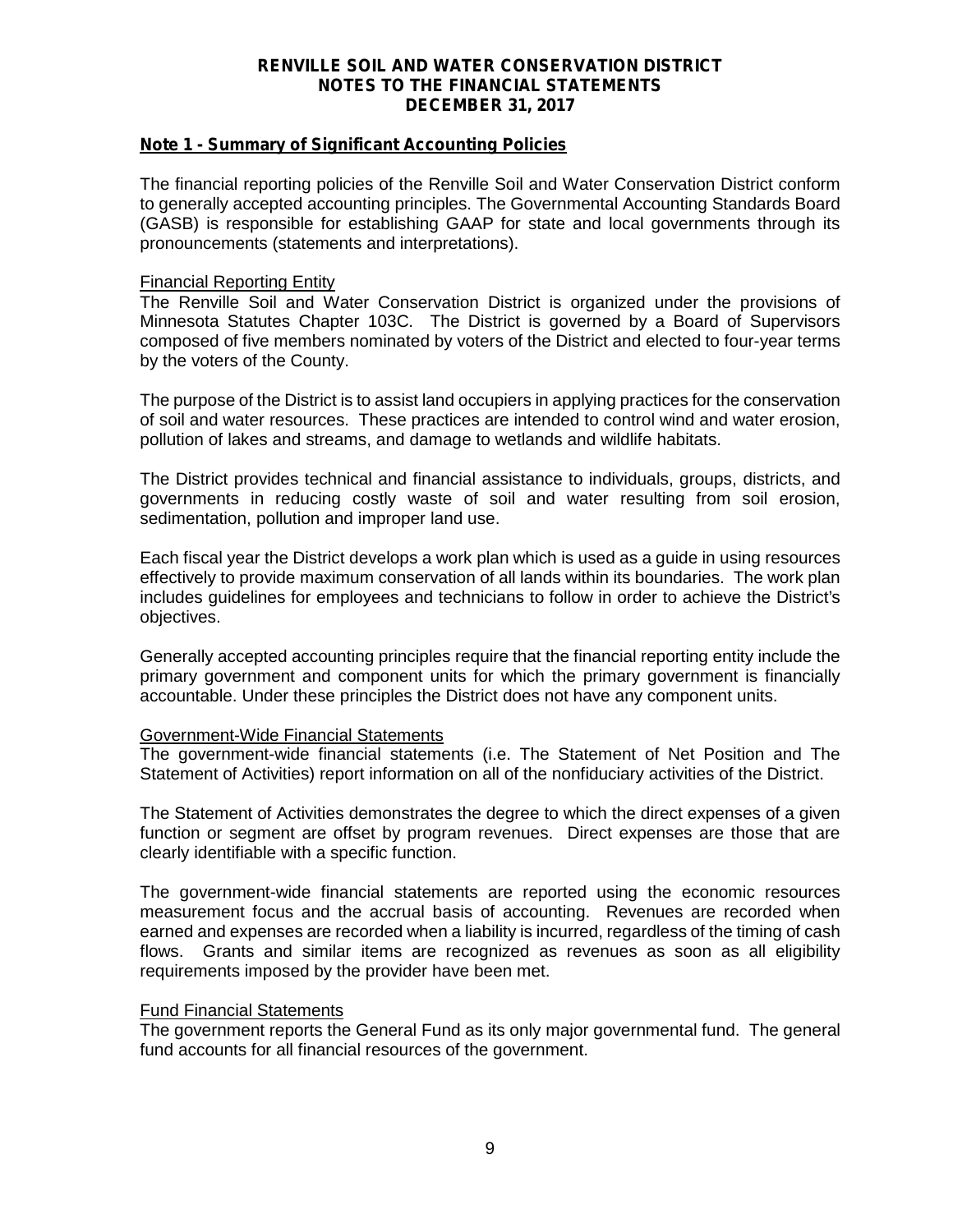Governmental fund financial statements are reported using the current financial resources measurement focus and the modified accrual basis of accounting. Revenues are recognized as soon as they are both measurable and available. Revenues are considered to be available when they are collectible within the current period or soon enough thereafter to pay liabilities of the current period. For this purpose the District considers all revenues, except reimbursement grants, to be available if they are collected within 60 days of the end of the current fiscal period.

Reimbursement grants are considered available if they are collected within one year of the end of the current fiscal period. Expenditures are recorded when a liability is incurred under accrual accounting.

Intergovernmental revenues are reported in conformity with the legal and contractual requirements of the individual programs. Generally, grant revenues are recognized when the corresponding expenditures are incurred.

Interest earnings are recognized when earned. Other revenues are recognized when they are received in cash because they usually are not measurable until then.

In accordance with Governmental Accounting Standards Board Statement No. 33, *Accounting and Financial Reporting for Nonexchange Transactions*, revenues for nonexchange transactions are recognized based on the principal characteristics of the revenue. Exchange transactions are recognized as revenue when the exchange occurs.

#### Budget Information

The District adopts an estimated revenues and expenditures budget for the general fund. Comparisons of estimated revenues and budgeted expenditures to actual are presented in the financial statements in accordance with generally accepted accounting principles. Amendments to the original budget require Board approval. Appropriations lapse at year-end. The District does not use encumbrance accounting.

#### Use of Estimates

The preparation of financial statements in conformity with generally accepted accounting principles requires management to make estimates and assumptions which affect: the reported amounts of assets and liabilities, the disclosure of contingent assets and liabilities at the date of the financial statements, and the reported amounts of revenues and expenditures during the reporting period. Actual results could differ from those estimates.

#### Assets, Deferred Outflows of Resources, Liabilities, Deferred Inflows of Resources, and Net Position

#### Assets

Cash and cash equivalent are invested, to the extent available, in authorized investments. In accordance with the provision of GASB Statement No. 31, the District reports investments at fair value in the statements. In accordance with the provisions of GASB No. 31, the District has reported all investment income, including changes in fair value of investments, as revenue in the operating statements.

Receivables are collectible within one year.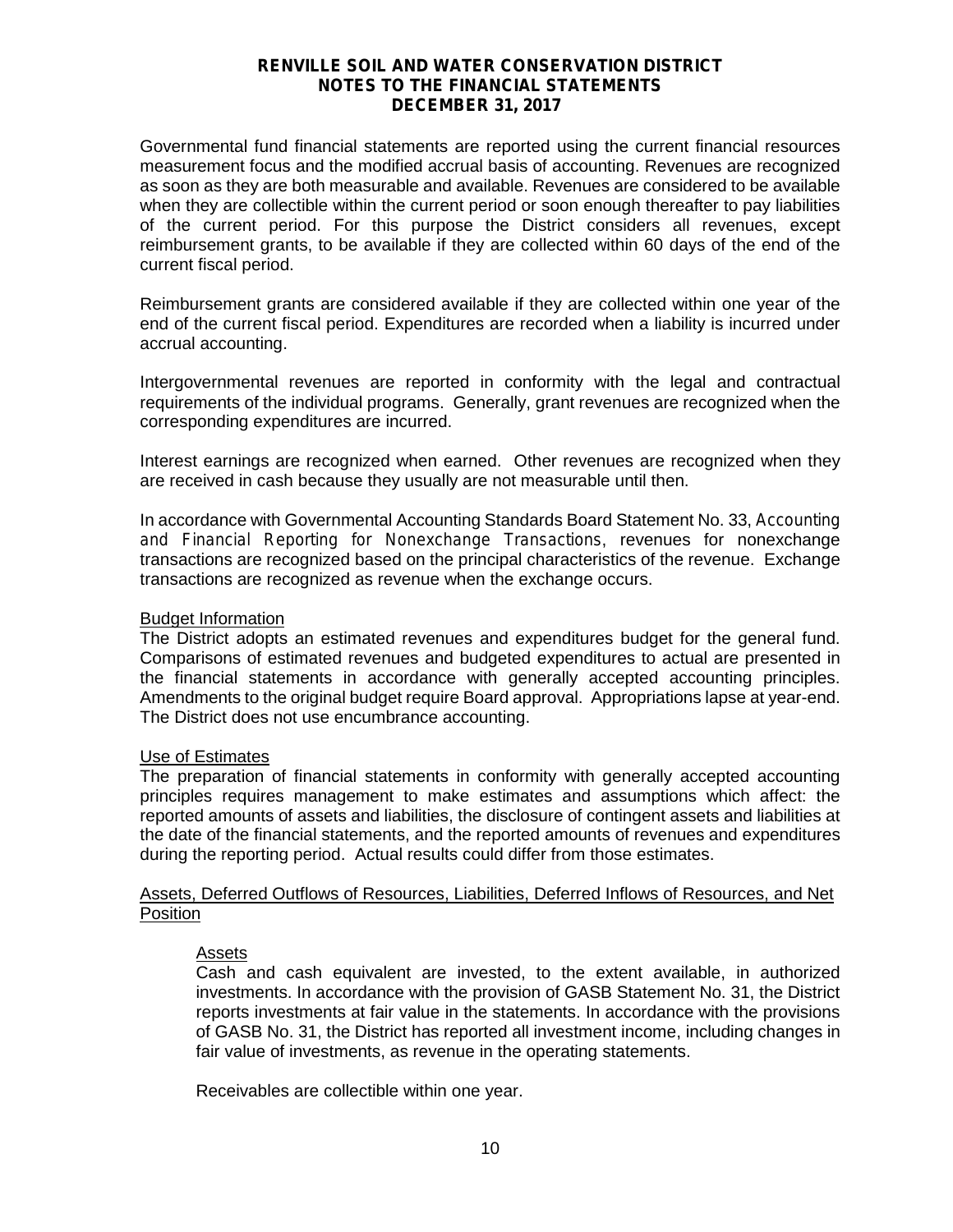Capital assets are reported on a net (depreciated) basis. General capital assets are valued at historical or estimated historical cost.

#### Unearned Revenue

Governmental funds and government-wide financial statements report unearned revenue in connection with resources that have been received, but not yet earned.

#### Long-Term Liabilities

Compensated Absences and Net Pension Liability are accounted for as an adjustment to net position.

#### Classification of Net Position

Net position in the government-wide financial statements is classified in the following categories:

Investment in capital assets – the amount of net position representing capital assets net of accumulated depreciation.

Restricted net position – the amount of net position for which external restrictions have been imposed by creditors, grantors, contributors, or laws or regulations of other governments; and restrictions imposed by law through constitutional provisions or enabling legislation.

Unrestricted net position – the amount of net position that does not meet the definition of restricted or investment in capital assets.

#### Deferred Outflows/Inflows of Resources

In addition to assets, the statement of financial position will sometimes report a separate section for deferred outflows of resources. This separate financial statement element, deferred outflows of resources, represents a consumption of net position that applies to future periods and so will not be recognized as an outflow of resources (expense/expenditure) until then. Currently, the District has only one item that qualifies for reporting in this category, deferred amounts related to their pension obligations. The length of the expense recognition period for deferred amounts is equal to the average of the expected remaining service lives of all employees that are provided with pensions through the pension plan, determined as of the beginning of the measurement period.

In addition to liabilities, the statement of financial position will sometimes report a separate section for deferred inflows of resources. This separate financial statement element, deferred inflows of resources, represents an acquisition of net position that applies to future periods and will not be recognized as an inflow of resources (expense) until that time. The District has only one type of item that qualifies for reporting in this category, amounts related to their pension obligations. These deferred amounts represent differences between projected and actual earnings on pension plan investments and are recognized over a five-year period. They also include differences between expected and actual experience, changes in assumptions and changes in proportion, which are recognized over a four-year period.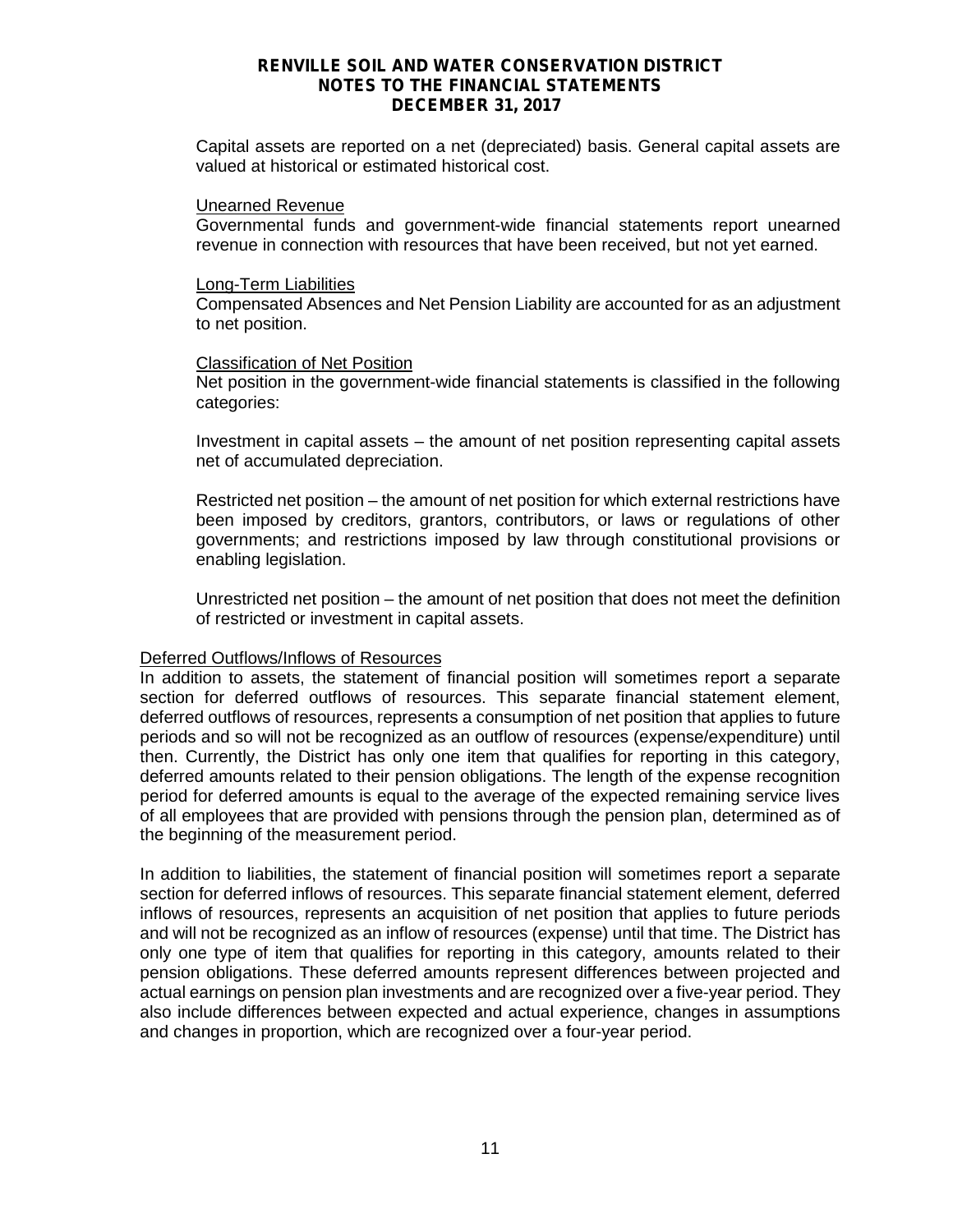#### Pensions

For purposes of measuring the net pension liability, deferred outflows/inflows of resources, and pension expense, information about the fiduciary net position of the Public Employees Retirement Association (PERA) and additions to/deductions from PERA's fiduciary net position have been determined on the same basis as they are reported by PERA except that PERA's fiscal year end is June 30. For this purpose, plan contributions are recognized as of employer payroll paid dates and benefit payments and refunds are recognized when due and payable in accordance with the benefit terms. Investments are reported at fair value.

#### Classifications of Fund Balances

Fund balance is divided into five classifications based primarily on the extent to which the District is bound to observe constraints imposed upon the use of the resources in the General Fund. The classifications are as follows:

Nonspendable – the nonspendable fund balance category includes amounts that cannot be spent because they are not in spendable form, or are legally or contractually required to be maintained intact. The "not in spendable form" criterion includes items that are not expected to be converted to cash.

Restricted – fund balance is reported as restricted when constraints placed on the use of resources are either externally imposed by creditors (such as through debt covenants), grantors, contributors, or laws or regulations of other governments; or are imposed by law through constitutional provisions or enabling legislation.

Committed – the committed fund balance classification includes amounts that can be used only for the specific purposes imposed by formal action (resolution) of the Board. Those committed amounts cannot be used for any other purposes unless the Board removes or changes the specified use by taking the same type of action (resolution) it employed to previously commit those amounts.

Assigned – amounts in the assigned fund balance classification the District intends to use for specific purposes that do not meet the criteria to be classified as restricted or committed. In the General Fund, assigned amounts represent intended uses established by the Board or the Board Administrator who has been delegated that authority by Board resolution.

Unassigned – Unassigned fund balance is the residual classification for the general fund and includes all spendable amounts not contained in the other fund balance classifications.

The District applies restricted resources first when expenditures are incurred for purposes for which either restricted or unrestricted (committed, assigned, and unassigned) amounts are available. Similarly, within unrestricted fund balance, committed amounts are reduced first followed by assigned, and then unassigned amounts when expenditures are incurred for purposes for which amounts in any of the unrestricted fund balance classifications could be used.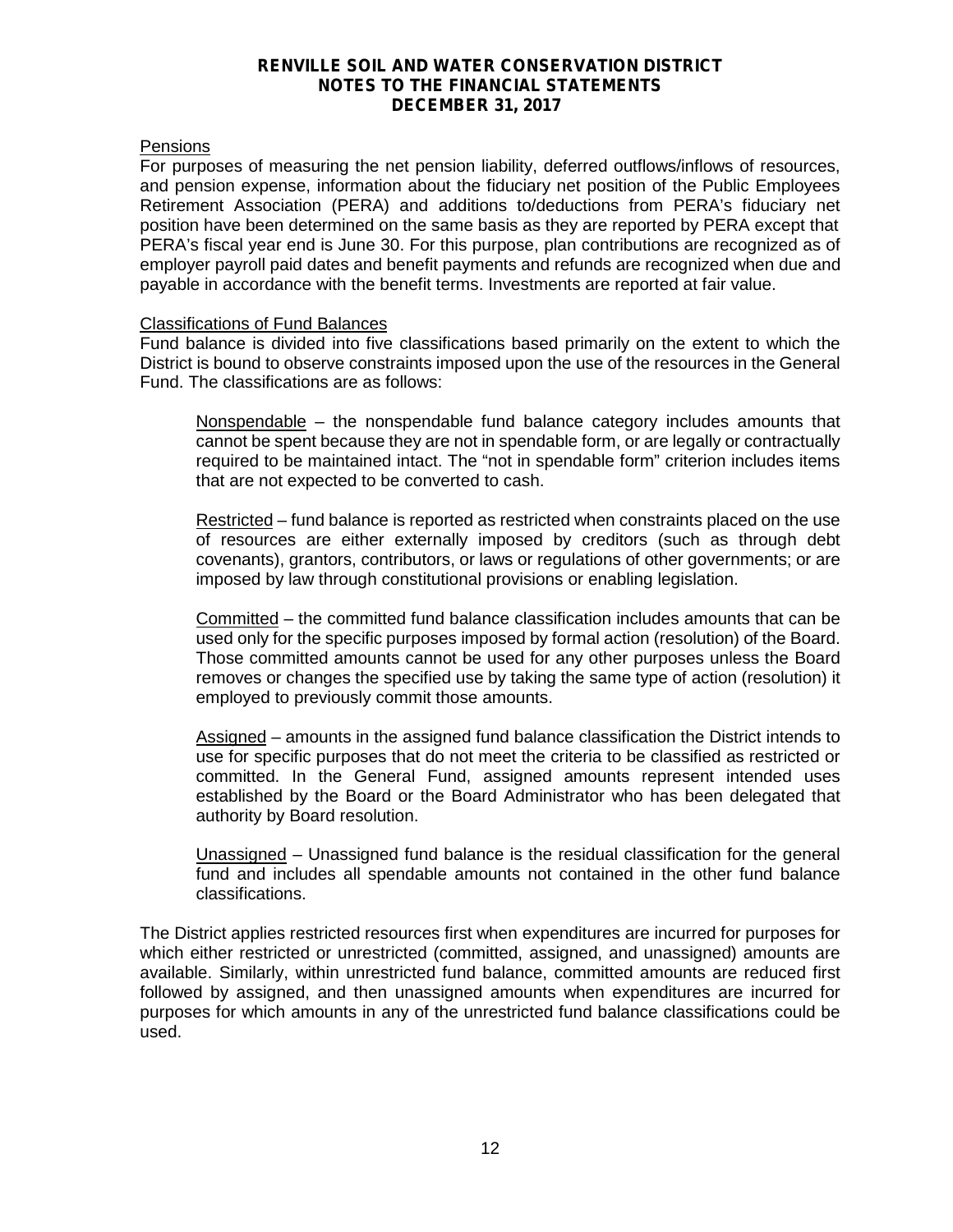#### Subsequent Events

In preparing these financial statements, the District has evaluated events and transactions for potential recognition or disclosure through November 28, 2018, the date the financial statements were available to be issued.

## Explanation of Adjustments Column in Statements

Capital Assets: In the Statement of Net Position and Governmental Fund Balance Sheet, an adjustment is made if the District has capital assets. This adjustment equals the net book balance of capitalized assets as of the report date and reconciles to the amount reported in the Capital Assets Note.

Long-Term Liabilities: In the Statement of Net Position and Governmental Fund Balance Sheet, an adjustment is made to reflect the total Compensated Absences and Net Pension Liability the District has as of the report date. See note on Long-Term Liabilities.

Depreciation, Net Pension Expense and Change in Compensated Absences for the year: In the Statement of Activities and Governmental Fund Revenues, Expenditures and Changes in Fund Balance, the adjustment equals the total depreciation for the year reported, plus or minus the net pension expense and the change in Compensated Absences between the reporting year and the previous year.

## Vacation and Sick Leave

Under the District's personnel policies, employees are granted vacation leave in varying amounts based on their length of service. Vacation leave accrual varies from 4 to 9 hours per biweekly pay period. Sick leave accrual is 3.7 hours per biweekly pay period. The limit on the accumulation of vacation leave is 160 hours and the limit on the accumulation of sick leave is 1,000 hours. Upon termination of employment from the District, employees are paid accrued vacation leave. Employees who have not been required to contribute to the Health Care Savings Plan (HCSP) through the Minnesota State Retirement System (MSRS) are paid half of accumulated sick leave, not to exceed 500 hours. Employees who do have a HCSP, have an amount equal to half of accumulated sick leave paid into their HCSP account, not to exceed 500 hours.

## Risk Management

The District is exposed to various risks of loss related to tort; theft of, damage to, and destruction of assets; errors and omissions; injuries to employees; workers' compensation claims; and natural disasters. Property and casualty liabilities and workers' compensation are insured through Minnesota Counties Intergovernmental Trust. The District retains risk for the deductible portion of the insurance. The amounts of these deductibles are considered immaterial to the financial statements.

The Minnesota Counties Intergovernmental Trust is a public entity risk pool currently operated as a common risk management and insurance program for its members. The District pays an annual premium based on its annual payroll. There were no significant increases or reductions in insurance from the previous year or settlements in excess of insurance coverage for any of the past three fiscal years.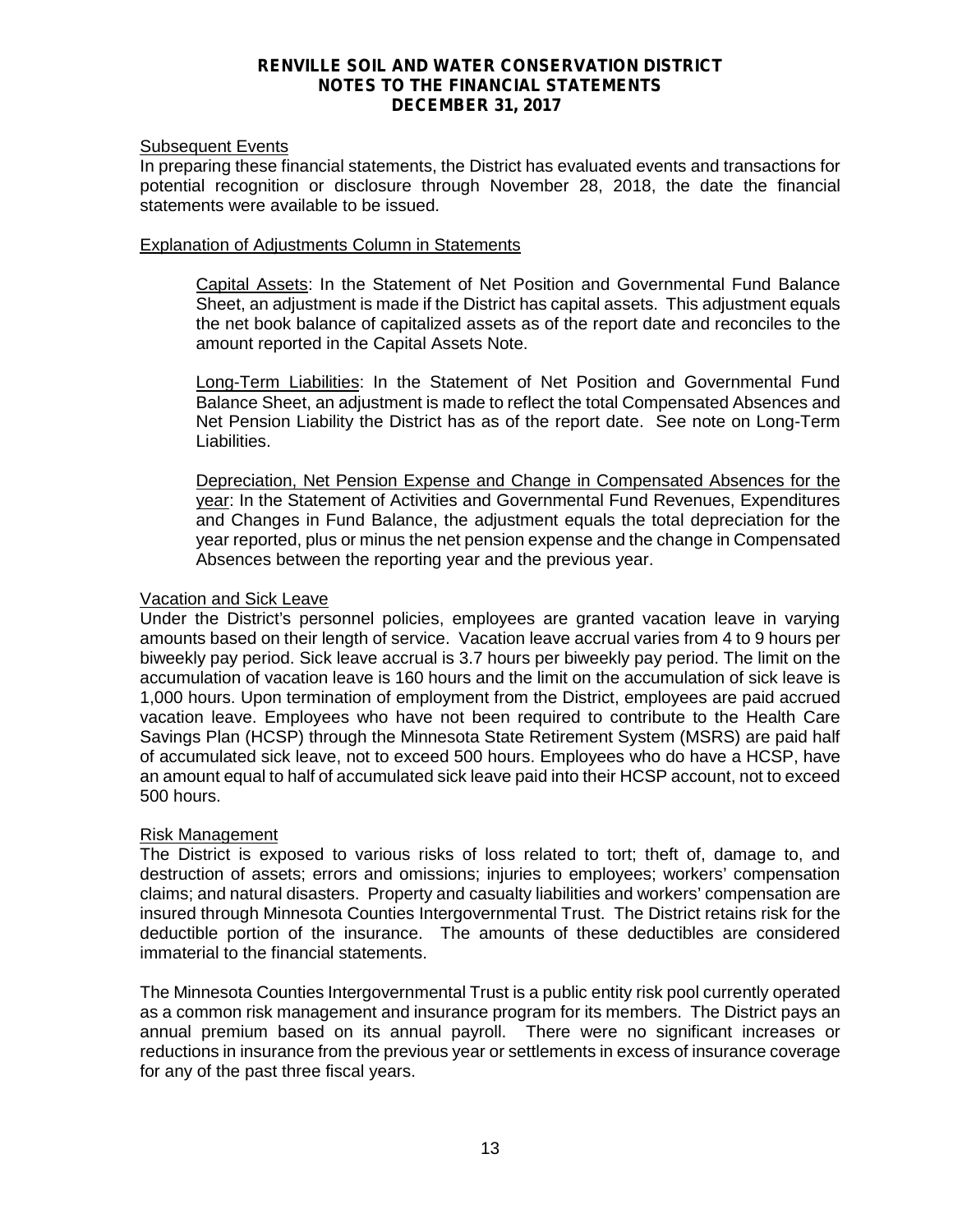## **Note 2 - Detailed Notes**

#### Capital Assets

Changes in Capital Assets, Asset Capitalization and Depreciation.

|                                | <b>Beginning</b> | Addition | Deletion | Ending    |  |
|--------------------------------|------------------|----------|----------|-----------|--|
| Equipment                      | \$127,110        | \$72,392 | \$3,440  | \$196,062 |  |
| Less: Accumulated Depreciation | 54.049           | 19,130   | 3,440    | 69,739    |  |
| <b>Net Capital Assets</b>      | 73,061           |          |          | \$126,323 |  |

The cost of property, plant and equipment is depreciated over the estimated useful lives of the related assets. Leasehold improvements are depreciated over the lesser of the term of the related lease or the estimated useful lives of the assets. Depreciation is computed on the straight-line method. For the purpose of computing depreciation, the useful life for Machinery and Equipment is 5 to 10 years. Current year depreciation is \$19,130.

The District uses the threshold of \$500 for capitalizing assets purchased.

## Unearned Revenue

Unearned revenue represents unearned advances from the Minnesota Board of Water and Soil Resources (BWSR) for administrative service grants and for the cost-share program. Revenues will be recognized when the related program expenditures are recorded. Unearned revenue for the year ended December 31, 2017, consists of the following: BWSR Cost Share Programs \$8,367; Flood Relief \$925,463; Local Capacity \$115,365; Capacity County Match \$18,000; Feedlot \$21,365; Buffer Funds \$29,257; Ag Certification \$2,300; Easement Delivery Funds \$25,413; Buffer Cost Share \$74,230; Total \$1,219,760.

#### Long-Term Liabilities

Changes in long-term liabilities for the period ended December 31, 2017 are:

|                             |   | January 1,               |    |                |       | December 31, |
|-----------------------------|---|--------------------------|----|----------------|-------|--------------|
|                             |   | 2017<br><b>Increases</b> |    | Decreases      | 2017  |              |
| Net Pension Liability       | S | 235,466                  | \$ | $\blacksquare$ | 5.644 | 229,822      |
| <b>Compensated Absences</b> |   | 26,559                   |    | 1.998          |       | 28,557       |
| Total                       |   | 262,025                  |    | 1,998          | 5.644 | 258,379      |

#### **Deposits**

Minnesota Statutes 118A.02 and 118A.04 authorize the District to designate a depository for public funds and to invest in certificates of deposit. Minnesota Statute 118A.03 requires that all District deposits be protected by insurance, surety bond, or collateral. When not covered by insurance or surety bonds, the market value of collateral pledged shall be at least ten percent more than the amount on deposit (plus accrued interest) at the close of the financial institution's banking day.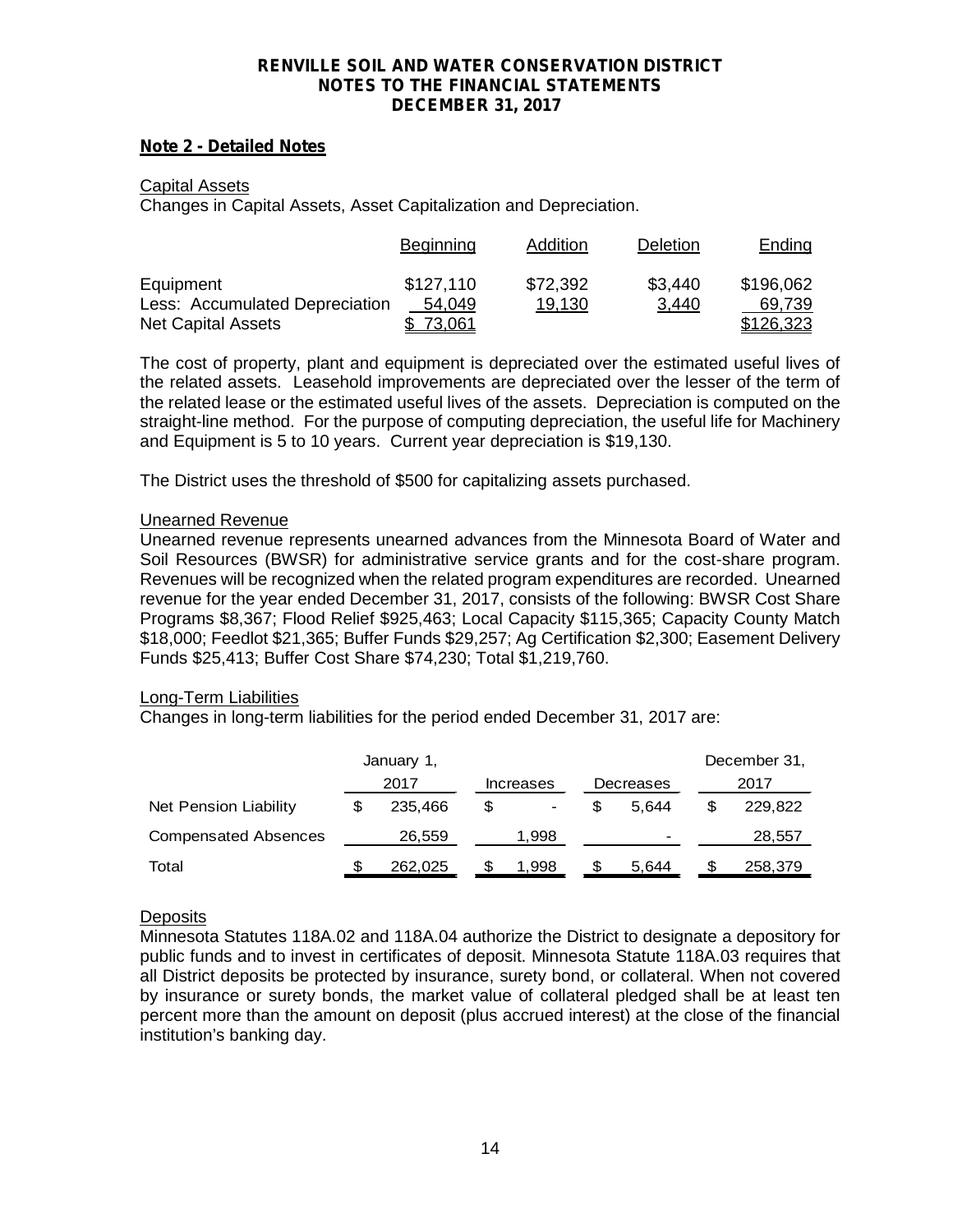Authorized collateral includes treasury bills, notes and bonds; issues of U.S. government agencies; general obligations rated "A" or better; revenue obligations rated "AA" or better; irrevocable standard letters of credit issued by the Federal Home Loan Bank; and certificates of deposit. Minnesota Statutes require that securities pledged as collateral be held in safekeeping in a restricted account at the Federal Reserve Bank or in an account at a trust department of a commercial bank or other financial institution that is not owned or controlled by the financial institution furnishing the collateral.

## Custodial Credit Risk Deposits

Custodial credit risk is the risk that in the event of a financial institution failure, the District's deposits may not be returned to it. The District does not have a deposit policy for custodial credit risk. The market value of collateral pledged must equal 110% of deposits not covered by insurance or bonds. The District has no additional deposit policies addressing custodial credit risk. As of December 31, 2017, the District's deposits were not exposed to custodial credit risk.

## **Note 3 - Defined Benefit Pension Plans**

## Plan Description

The District participates in the following cost-sharing multiple-employer defined benefit pension plan administered by the Public Employees Retirement Association (PERA). PERA's defined benefit pension plans are established and administered in accordance with Minnesota Statutes, Chapters 353 and 356. PERA's defined benefit pension plans are tax qualified plans under Section 401 (a) of the Internal Revenue Code.

All full-time and certain part-time employees of the District are covered by the General Employees Plan. General Employees Plan members belong to either the Coordinated Plan or the Basic Plan. Coordinated Plan members are covered by Social Security and Basic Plan members are not. The Basic Plan was closed to new members in 1967. All new members must participate in the Coordinated Plan.

#### Benefits Provided

PERA provides retirement, disability, and death benefits. Benefit provisions are established by state statute and can only be modified by the state legislature.

Benefit increases are provided to benefit recipients each January. Increases are related to the funding ratio of the plan. Members in plans that are at least 90 percent funded for two consecutive years are given 2.5 percent increases. Members in plans that have not exceeded 90 percent funded, or have fallen below 80 percent, are given 1 percent increases.

The benefit provisions stated in the following paragraphs of this section are current provisions and apply to active plan participants. Vested, terminated employees who are entitled to benefits but are not receiving them yet are bound by the provisions in effect at the time they last terminated their public service.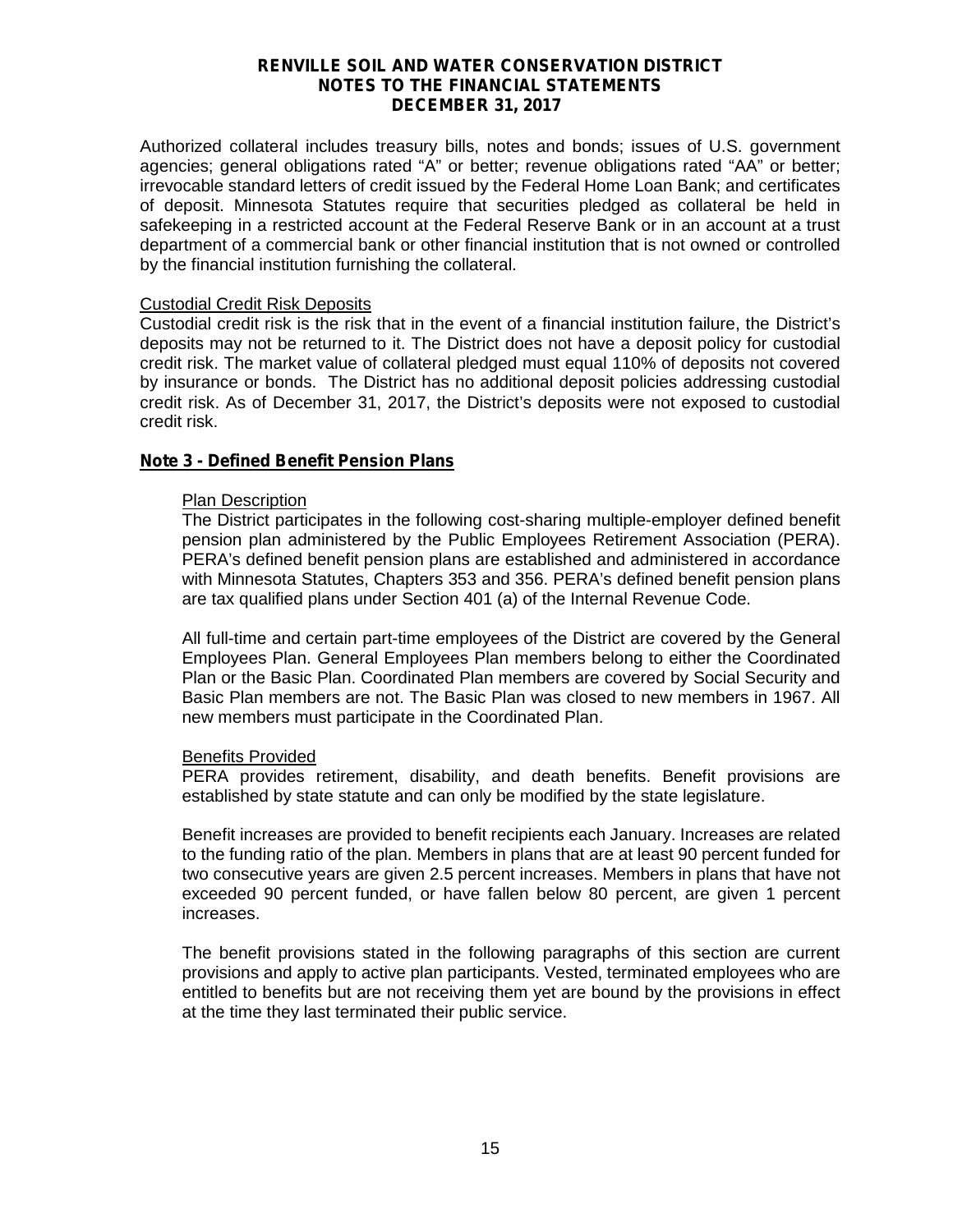General Employees Plan benefits are based on a member's highest average salary for any five successive years of allowable service, age, and years of credit at termination of service. Two methods are used to compute benefits for PERA's Coordinated Plan members. The retiring member receives the higher of a step-rate benefit accrual formula (Method 1) or a level accrual formula (Method 2). Under Method 1, the annuity accrual rate for a Coordinated Plan member is 1.2 percent of average salary for each of the first ten years and 1.7 percent for each remaining year. Under Method 2, the annuity accrual rate is 1.7 percent for Coordinated Plan members for each year of service. For members hired prior to July 1, 1989, a full annuity is available when age plus years of service equal 90 and normal retirement age is 65. For members hired on or after July 1, 1989, normal retirement age is the age for unreduced Social Security benefits capped at 66.

## **Contributions**

Minnesota Statute Chapter 353 sets the rates for employer and employee contributions. Contribution rates can only be modified by the state legislature.

Coordinated Plan members were required to contribute 6.50 percent of their annual covered salary in calendar year 2017. The District was required to contribute 7.50 percent for Coordinated Plan members in calendar year 2017. The District's contributions to the General Employees Fund for the year ended December 31, 2017, were \$16,343. The District's contributions were short of the required contributions as set by state statute by \$158.

## Pension Costs

At December 31, 2017, the District reported a liability of \$229,822 for its proportionate share of the GERF's net pension liability. The District's net pension liability reflected a reduction due to the State of Minnesota's contribution of \$6 million to the fund in 2017. The State of Minnesota is considered a non-employer contributing entity and the State's contribution meets the definition of a special funding situation. The State of Minnesota's proportionate share of the net pension liability associated with the District totaled \$2,911. The net pension liability was measured as of June 30, 2017, and the total pension liability used to calculate the net pension liability was determined by an actuarial valuation as of that date. The District's proportion of the net pension liability was based on the District's contributions received by PERA during the measurement period for employer payroll paid dates from July 1, 2016, through June 30, 2017, relative to the total employer contributions received from all of PERA's participating employers. At June 30, 2017, the District's proportion share was .0036 percent, which was an increase of .0007 percent from its proportion measured as of June 30, 2016.

For the year ended December 31, 2017, the District recognized pension expense of \$33,196 for its proportionate share of General Employees Plan's pension expense. In addition, the District recognized an additional \$84 as pension expense (and grant revenue) for its proportionate share of the State of Minnesota's contribution of \$6 million to the General Employees Fund.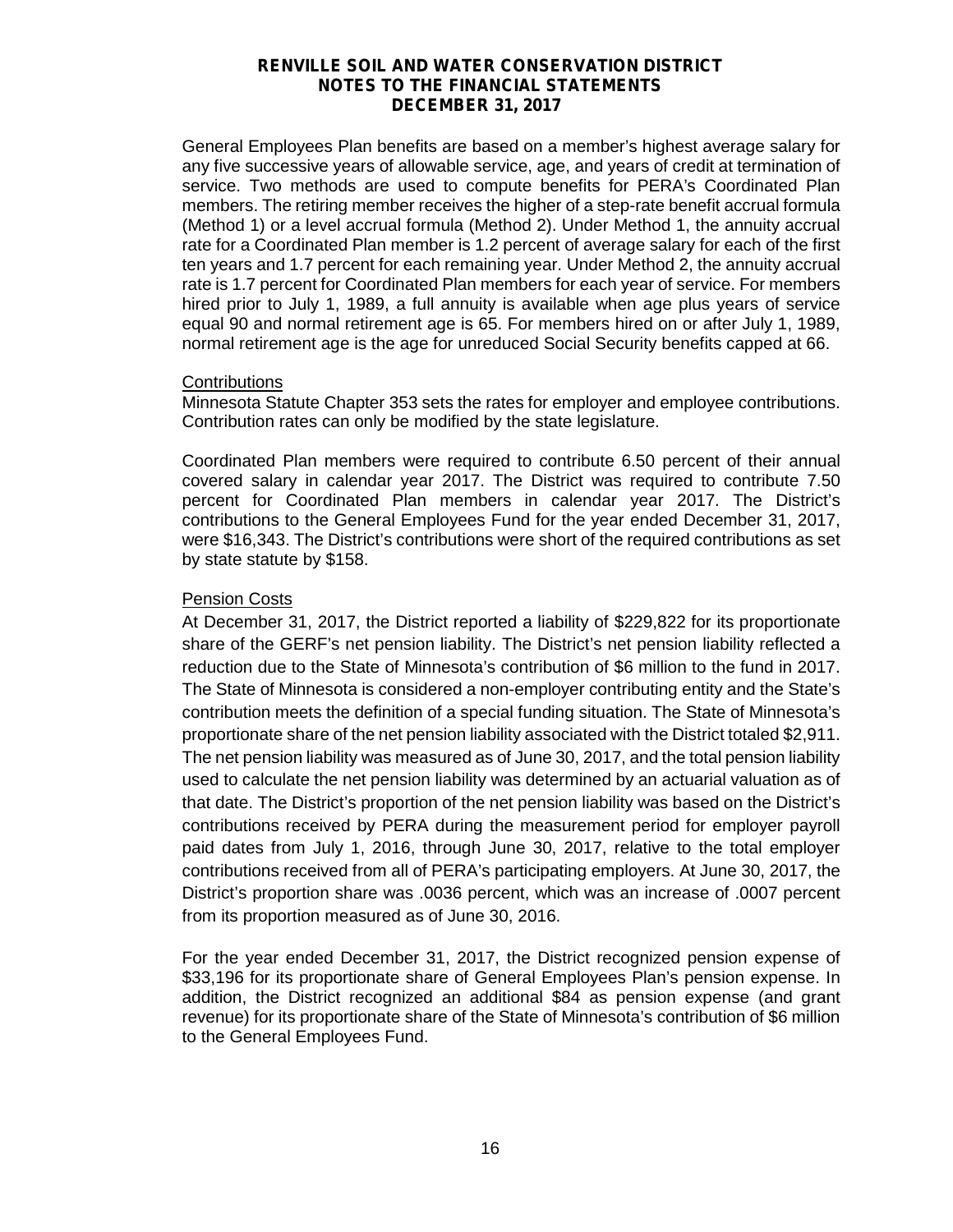#### Pension Costs (continued)

At December 31, 2017, the District reported its proportionate share of GERF's deferred outflows of resources and deferred inflows of resources from the following sources:

|                                                                  | Deferred    |           | Deferred   |                  |
|------------------------------------------------------------------|-------------|-----------|------------|------------------|
|                                                                  | Outflows of |           | Inflows of |                  |
|                                                                  |             | Resources |            | <b>Resources</b> |
| Differences between expected and actual<br>economic experience   | \$          | 7,574     | \$         | 11,998           |
| Changes in actuarial assumptions                                 |             | 39,512    |            | 23,040           |
| Difference between projected and actual<br>investment earnings   |             |           |            | 2,890            |
| Changes in Proportion                                            |             | 37,717    |            | 2,477            |
| Contributions paid to PERA subsequent to<br>the measurement date |             | 7,624     |            |                  |
| Total                                                            |             | 92,427    |            | 40.405           |

The \$92,427 reported as deferred outflows of resources related to pensions resulting from District contributions subsequent to the measurement date will be recognized as a reduction of the net pension liability in the year ended December 31, 2018. Other amounts reported as deferred outflows and inflows of resources related to pensions will be recognized in pension expense as follows:

| Year ended December 31: | <b>Pension Expense Amount</b> |         |  |  |
|-------------------------|-------------------------------|---------|--|--|
| 2018                    | S                             | 25,096  |  |  |
| 2019                    |                               | 20,663  |  |  |
| 2020                    |                               | 7.546   |  |  |
| 2021                    |                               | (8,907) |  |  |

Actuarial Assumptions

The total pension liability in the June 30, 2017, actuarial valuation was determined using the following actuarial assumptions:

| Inflation                           | 2.50 percent per year |
|-------------------------------------|-----------------------|
| <b>Active Member Payroll Growth</b> | 3.25 percent per year |
| Investment Rate of Return           | 7.50 percent          |

Salary increases were based on a service-related table. Mortality rates for active members, retirees, survivors and disabilitants were based on RP 2014 tables for males or females, as appropriate, with slight adjustments. Cost of living benefit increases for retirees are assumed to be 1.0 percent per year for General Employees Plan through 2044 and then 2.5 percent thereafter.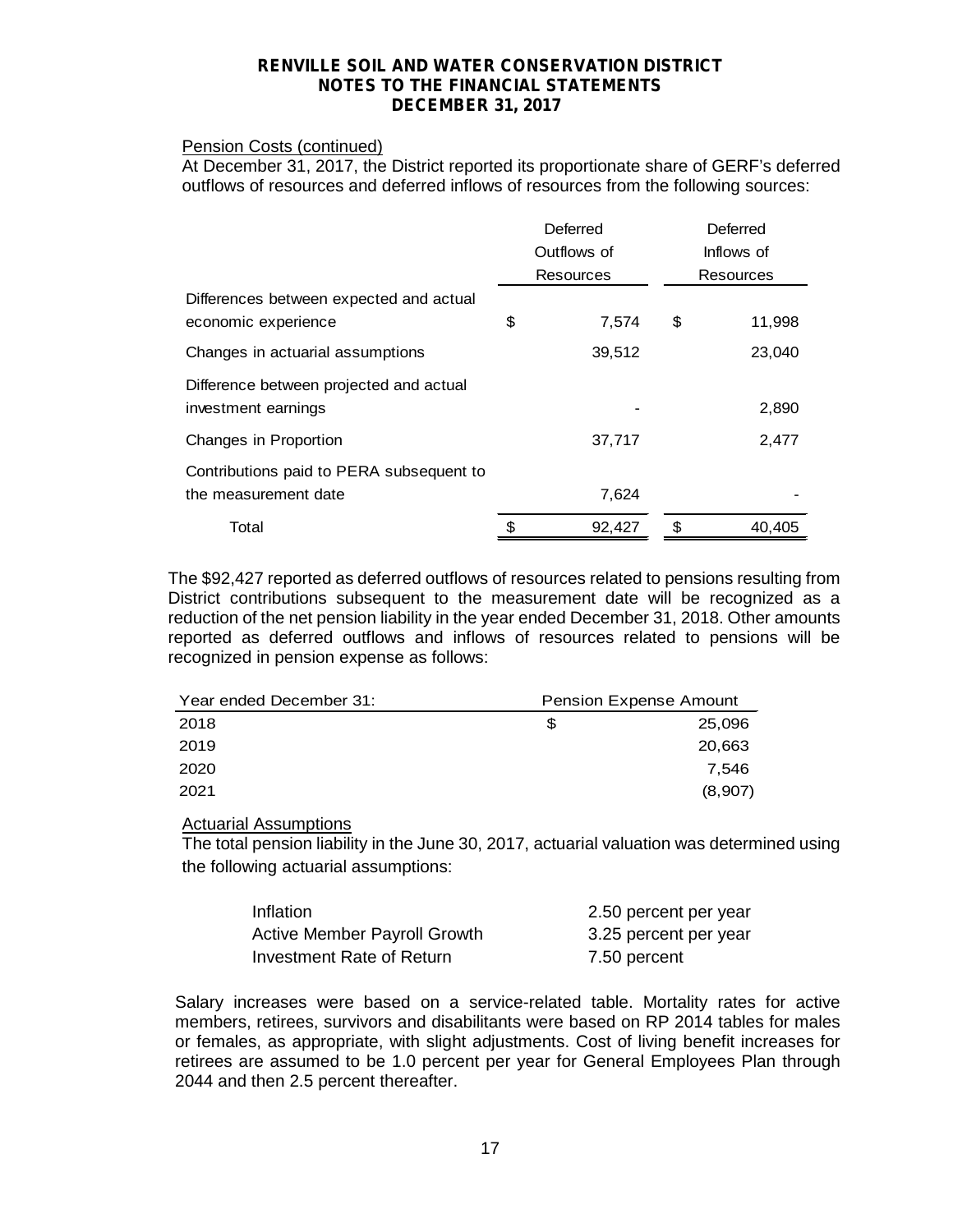Actuarial assumptions used in the June 30, 2017, valuation were based on the results of actuarial experience studies. The most recent four-year experience study in the General Employees Plan was completed in 2015.

The following changes in actuarial assumptions occurred in 2017:

- The Combined Service Annuity (CSA) loads were changed from 0.80 percent for active members and 60 percent for vested and non-vested deferred members. The revised CSA loads are now 0.00 percent for active member liability, 15.0 percent for vested deferred member liability and 3.0 percent for non-vested deferred member liability.
- The assumed post-retirement benefit increase rate was changed from 1.0 percent per year for all years to 1.0 percent per year through 2044 and 2.5 percent per year thereafter.

The State Board of Investment, which manages the investments of PERA, prepares an analysis of the reasonableness on a regular basis of the long-term expected rate of return using a building-block method in which best-estimate ranges of expected future rates of return are developed for each major asset class. These ranges are combined to produce an expected long-term rate of return by weighting the expected future rates of return by the target asset allocation percentages. The target allocation and best estimates of geometric real rates of return for each major asset class are summarized in the following table:

|                             |                       | Long-Term Expected      |
|-----------------------------|-----------------------|-------------------------|
| <b>Asset Class</b>          | Target Allocation (%) | Real Rate of Return (%) |
| Domestic Stocks             | 39                    | 5.10                    |
| <b>International Stocks</b> | 19                    | 5.30                    |
| <b>Bonds</b>                | 20                    | 0.75                    |
| Alternative Assets          | 20                    | 5.90                    |
| Cash                        | 2                     | 0.00                    |
| Total                       | 100%                  |                         |

## Discount Rate

The discount rate used to measure the total pension liability in 2017 was 7.50 percent. The projection of cash flows used to determine the discount rate assumed that contributions from plan members and employers will be made at the rates set in Minnesota Statutes. Based on these assumptions, the fiduciary net position of the General Employees Fund was projected to be available to make all projected future benefit payments of current plan members. Therefore, the long-term expected rate of return on pension plan investments was applied to all periods of projected benefit payments to determine the total pension liability.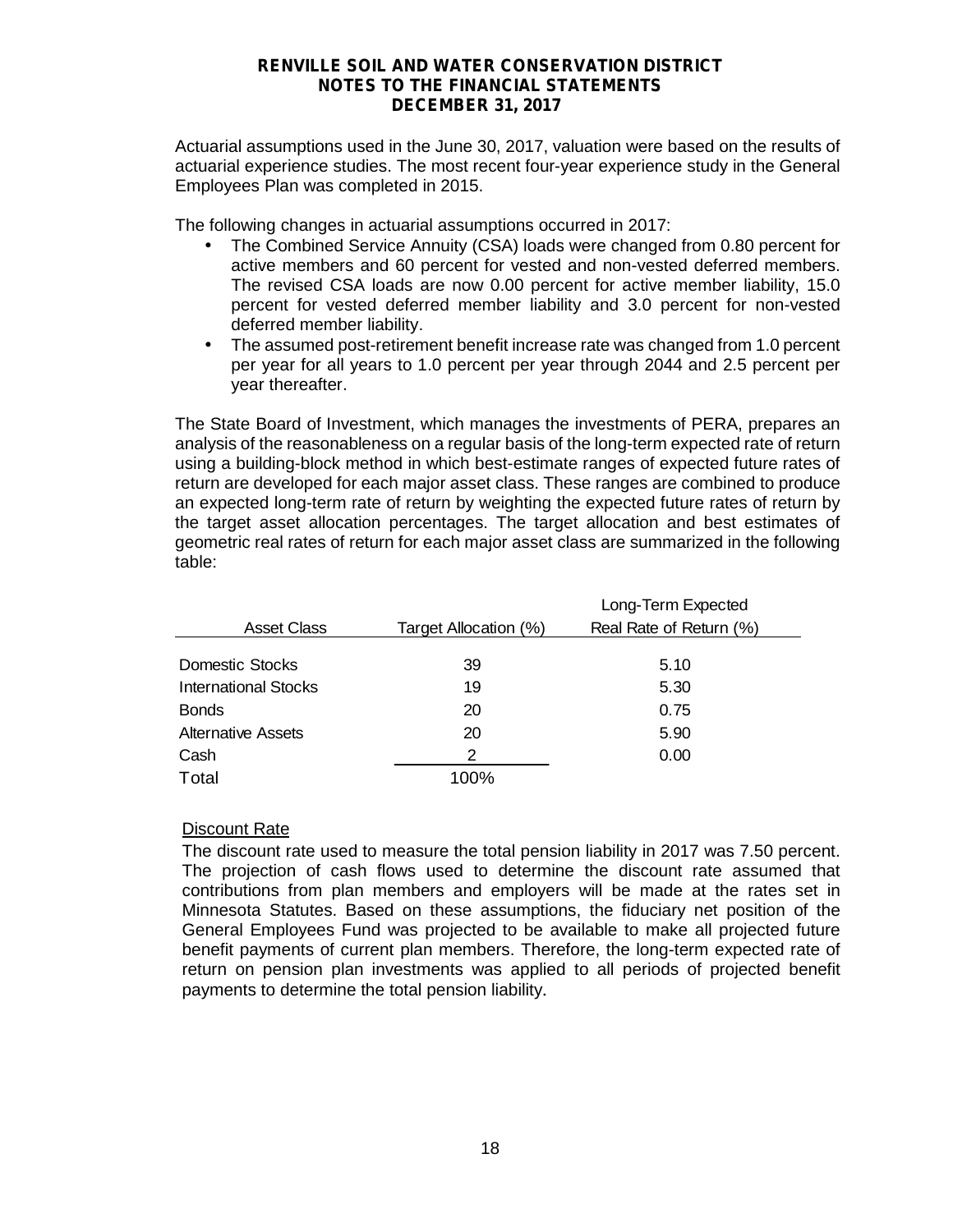## Pension Liability Sensitivity

The following presents the District's proportionate share of the net pension liability for all plans it participates in, calculated using the discount rate disclosed in the preceding paragraph, as well as what the District's proportionate share of the net pension liability would be if it were calculated using a discount rate 1 percentage point lower or 1 percentage point higher than the current discount rate:

|                          | 1% Decrease in<br><b>Discount</b> | <b>Discount</b> | 1% Increase in<br><b>Discount</b> |
|--------------------------|-----------------------------------|-----------------|-----------------------------------|
|                          | Rate (6.5%)                       | Rate (7.5%)     | Rate (8.5%)                       |
| District's proportionate |                                   |                 |                                   |
| share of the GERF net    |                                   |                 |                                   |
| pension liability:       | \$<br>356,470                     | 229,822 \$      | 126,137                           |

## Pension Plan Fiduciary Net Position

Detailed information about each pension plan's fiduciary net position is available in a separately issued PERA financial report that includes financial statements and required supplementary information. That report may be obtained on the Internet at www.mnpera.org.

## **Note 4 - Operating Leases**

The District leases office space on a yearly basis. Under the current agreement total costs for 2017 were \$6,853.

## **Note 5 - Stewardship, Compliance and Accountability**

Excess of expenditures over budget – The General Fund had expenditures in excess of budget for the year as follows: Expenditures \$469,488; Budget \$453,584; Excess \$15,904.

#### **Note 6 - Commitments and Contingencies**

The District is not aware of any existing or pending lawsuits, claims or other actions in which the District is a defendant.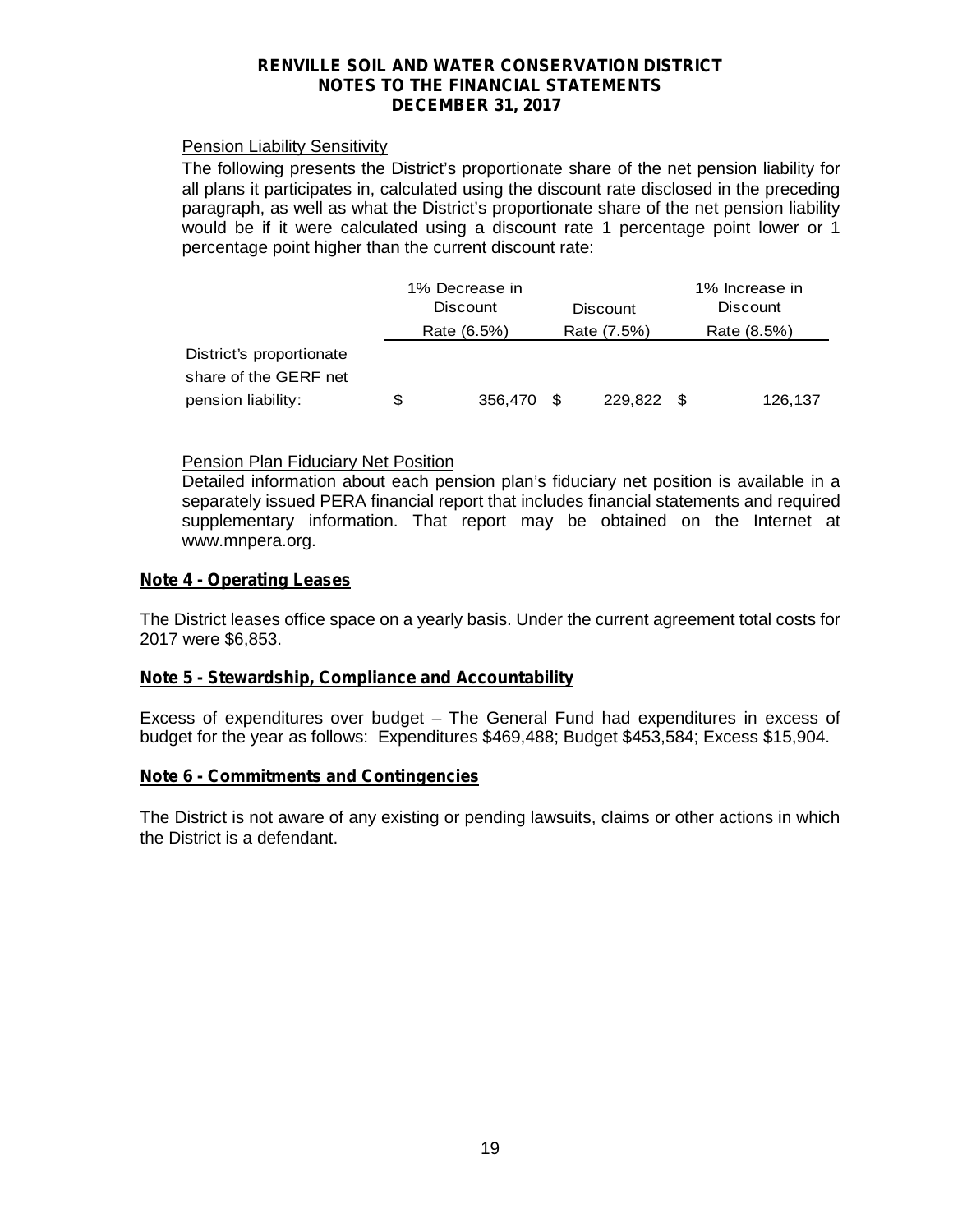## **Note 7 - Reconciliation of Fund Balance to Net Position**

| Governmental Fund Balance, January 1<br>Less: Excess of Expenditures Over Revenues | S   | 103,426<br>(75,606) |
|------------------------------------------------------------------------------------|-----|---------------------|
| Governmental Fund Balance, December 31                                             |     | 27,820              |
| Adjustments from Fund Balance to Net Position:                                     |     |                     |
| <b>Plus: Capital Assets</b>                                                        | \$. | 126,323             |
| <b>Plus: Deferred Outflows of Resources</b>                                        |     | 92,427              |
| Less: Long-Term Liabilities                                                        |     | (258, 379)          |
| Less: Deferred Inflows of Resources                                                |     | (40,405)            |
| <b>Net Position</b>                                                                |     | (52,214)            |

# **Note 8 - Reconciliation of Change in Fund Balance to Change in Net Position**

| Change in Fund Balance                                                                                                             | (75,606)  |
|------------------------------------------------------------------------------------------------------------------------------------|-----------|
| Capital Outlay                                                                                                                     | 72,392    |
| Pension Expense, net                                                                                                               | (33, 196) |
| The cost of capital assets are allocated over the<br>capital assets' useful lives at the<br>government-wide level.                 | (19, 130) |
| In the statement of activities certain operating<br>expenses including compensated absences<br>are measured by the amounts earned. | (1,998)   |
| Change in Net Position                                                                                                             | (57,538)  |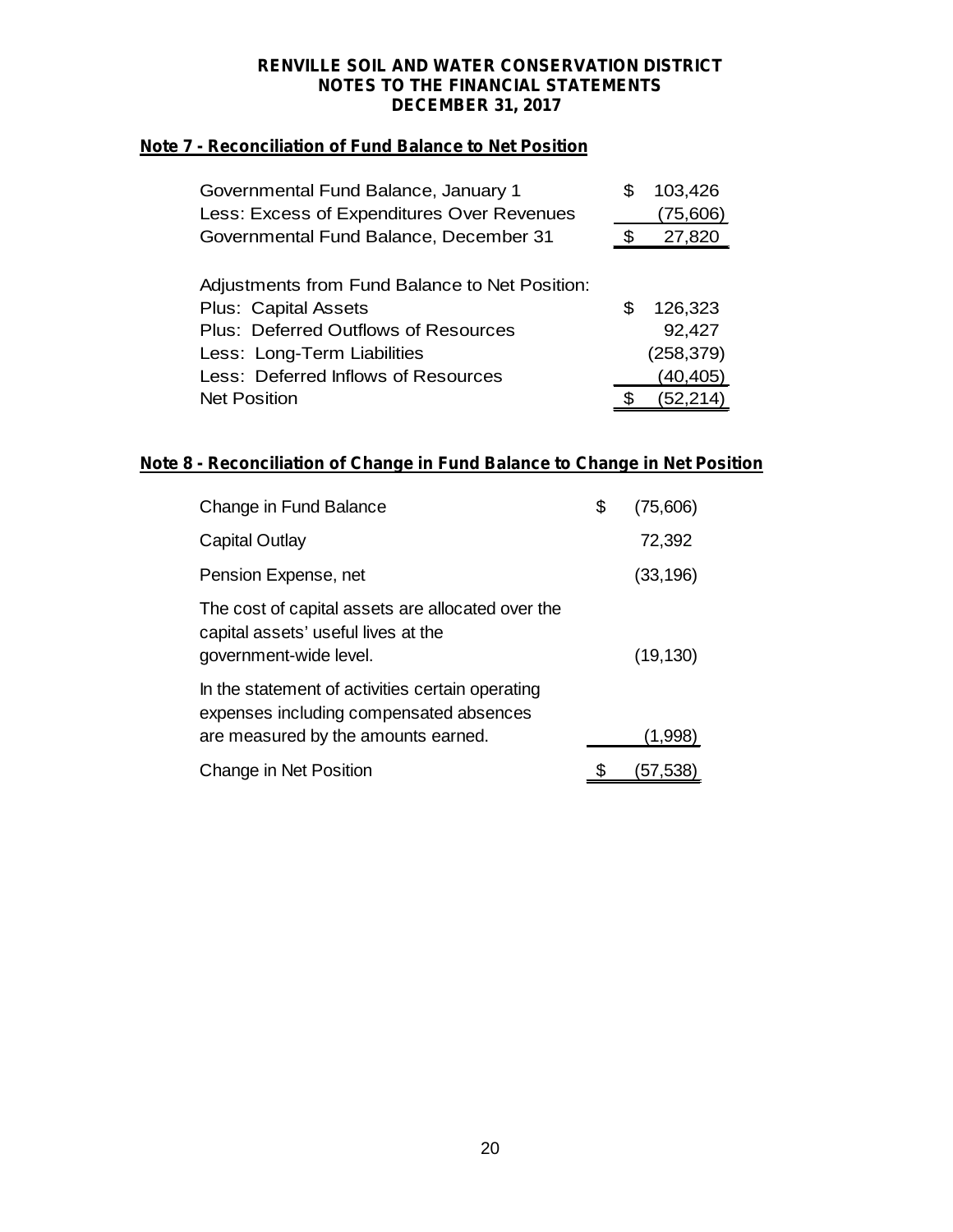#### **RENVILLE SOIL AND WATER CONSERVATION DISTRICT OLIVIA, MINNESOTA BUDGETARY COMPARISON STATEMENT BUDGET AND ACTUAL GENERAL FUND YEAR ENDED DECEMBER 31, 2017**

|                                   |                          | Original/<br>Final |                         |          |                            | Variance With<br><b>Final Budget</b> |
|-----------------------------------|--------------------------|--------------------|-------------------------|----------|----------------------------|--------------------------------------|
|                                   |                          | <b>Budget</b>      | Actual                  |          | Positive (Neg)             |                                      |
| <b>Revenues</b>                   |                          |                    |                         |          |                            |                                      |
| Intergovernmental                 |                          |                    |                         |          |                            |                                      |
| County                            | \$                       | 143,100            | \$                      | 158,801  | \$                         | 15,701                               |
| Federal                           |                          |                    |                         | 500      |                            | 500                                  |
| <b>State Grant</b>                |                          | 282,807            |                         | 204,016  |                            | (78, 791)                            |
| Total Intergovernmental           | $\overline{\mathcal{E}}$ | 425,907            | \$                      | 363,317  | \$                         | (62,590)                             |
| <b>Charges for Services</b>       | \$                       | 2,000              | \$                      | 18,558   | $\,$                       | 16,558                               |
| Miscellaneous                     |                          |                    |                         |          |                            |                                      |
| <b>Interest Earnings</b>          | \$                       | 1,000              | \$                      | 4,016    | \$                         | 3,016                                |
| Other                             |                          | 5,500              |                         | 7,991    |                            | 2,491                                |
| <b>Total Miscellaneous</b>        | $\overline{\$}$          | 6,500              | $\overline{\$}$         | 12,007   | $\overline{\mathcal{E}}$   | $\overline{5,}507$                   |
| <b>Total Revenues</b>             | \$                       | 434,407            | \$                      | 393,882  | \$                         | (40, 525)                            |
| <b>Expenditures</b>               |                          |                    |                         |          |                            |                                      |
| <b>District Operations</b>        |                          |                    |                         |          |                            |                                      |
| <b>Personnel Services</b>         | \$                       | 317,466            | \$                      | 287,765  | \$                         | 29,701                               |
| <b>Other Services and Charges</b> |                          | 61,558             |                         | 82,505   |                            | (20, 947)                            |
| <b>Supplies</b>                   |                          | 1,100              |                         | 3,698    |                            | (2, 598)                             |
| <b>Capital Outlay</b>             |                          | 60,000             |                         | 72,392   |                            | (12, 392)                            |
| <b>Total District Operations</b>  | $\overline{\mathcal{S}}$ | 440,124            | $\overline{\mathbf{S}}$ | 446,360  | $\overline{\mathbf{G}}$    | (6, 236)                             |
| <b>Project Expenditures</b>       |                          |                    |                         |          |                            |                                      |
| <b>State</b>                      | $\frac{1}{2}$            | 13,460             | \$                      | 23,128   | \$                         | (9,668)                              |
| <b>Total Project Expenditures</b> | $\overline{\$}$          | 13,460             | $\overline{\$}$         | 23,128   | $\overline{\$}$            | (9,668)                              |
| <b>Total Expenditures</b>         | \$                       | 453,584            | \$                      | 469,488  | $\boldsymbol{\mathsf{\$}}$ | (15, 904)                            |
| Excess of Revenues Over (Under)   |                          |                    |                         |          |                            |                                      |
| Expenditures                      | \$                       | (19, 177)          | \$                      | (75,606) | \$                         | (56, 429)                            |
| Fund Balance - January 1          | \$                       | 103,426            | \$                      | 103,426  | \$                         |                                      |
| Fund Balance - December 31        | \$                       | 84,249             | \$                      | 27,820   | \$                         | (56, 429)                            |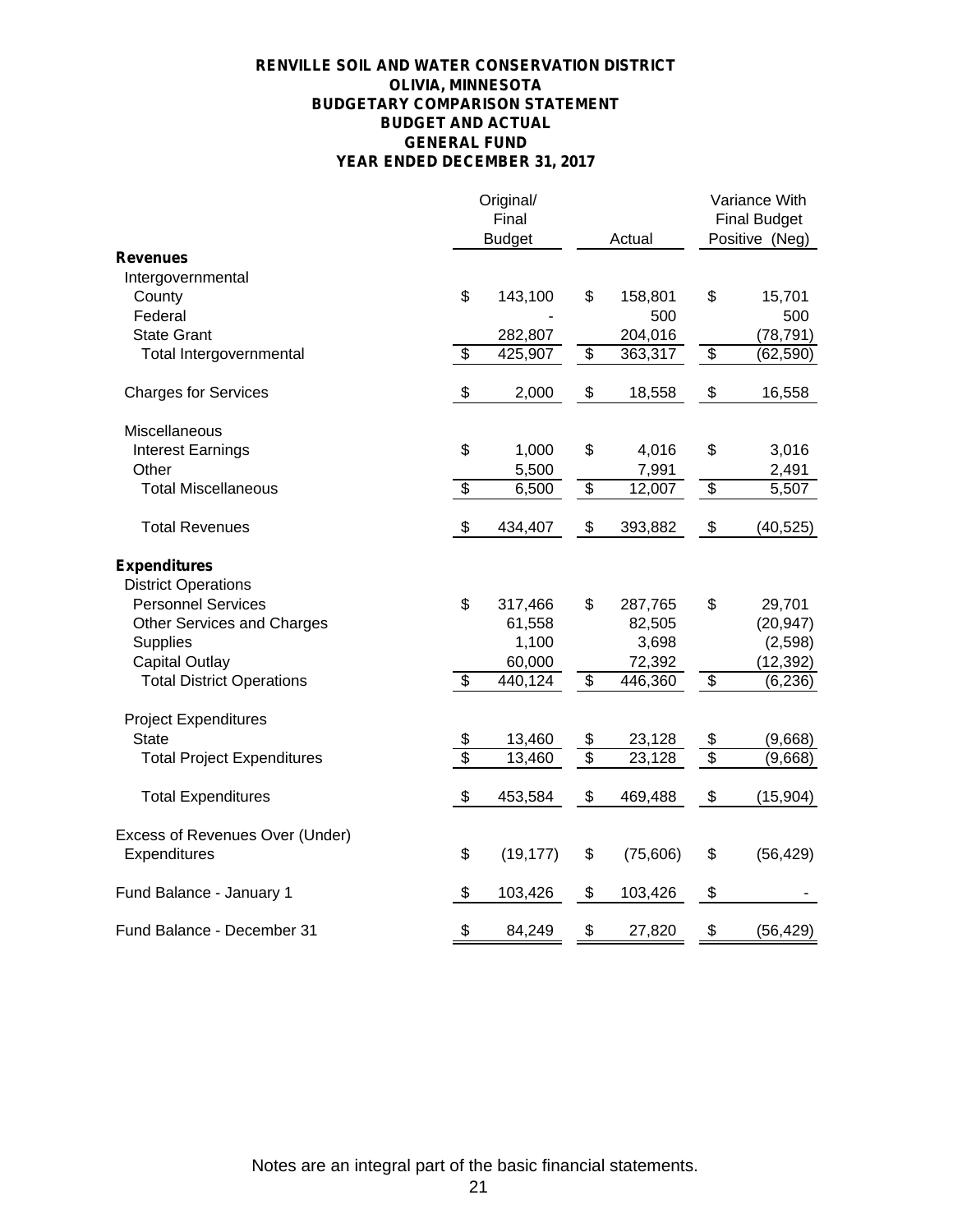## **RENVILLE SOIL AND WATER CONSERVATION DISTRICT OLIVIA, MINNESOTA**

#### **SCHEDULE OF CONTRIBUTIONS GENERAL EMPLOYEES RETIREMENT FUND DECEMBER 31, 2017**

| <b>Fiscal Year</b><br>Ending | Statutorily<br>Required<br>Contributions<br>(a) |                            |             | Contributions in<br>Relation to the<br>Statutorily<br>Required<br>Contributions<br>(b) |                   | Contribution<br>Deficiency<br>(Excess)<br>$(a-b)$ |              | <b>Covered Payroll</b><br>(c) | Contributions as<br>a Percentage of<br><b>Covered Payroll</b><br>(b/c) |
|------------------------------|-------------------------------------------------|----------------------------|-------------|----------------------------------------------------------------------------------------|-------------------|---------------------------------------------------|--------------|-------------------------------|------------------------------------------------------------------------|
| 2015<br>2016<br>2017         | \$<br>\$<br>\$                                  | 13,268<br>15,919<br>16,185 | S<br>S<br>S | 13,268<br>15,952<br>16,343                                                             | - \$<br>- \$<br>S | ٠<br>$(33)$ \$<br>(158)                           | - \$<br>- \$ | 176,904<br>212,247<br>215,796 | 7.50%<br>7.52%<br>7.57%                                                |

\* This schedule is intended to show information for ten years. Additional years will be displayed as they become available. The amounts presented for each year-end were determined December 31.

#### **SCHEDULE OF PROPORTIONATE SHARE OF NET PENSION LIABILITY GENERAL EMPLOYEES RETIREMENT FUND DECEMBER 31, 2017**

|                    |                   |                          |      |                 | Employer's<br>Proportionate |                                   |
|--------------------|-------------------|--------------------------|------|-----------------|-----------------------------|-----------------------------------|
|                    |                   | Employer's               |      |                 | Share of the Net            |                                   |
|                    |                   | Proportionate            |      |                 | Pension Liability           | <b>Plan Fiduciary</b>             |
|                    | Employer's        | Share of the Net         |      |                 | (Asset) as a                | Net Position as a                 |
|                    | Proportion of Net | <b>Pension Liability</b> |      |                 | Percentage of               | Percentage of                     |
| <b>Fiscal Year</b> | Pension Liability | (Asset)                  |      | Covered Payroll |                             | Covered Payroll the Total Pension |
| Ending             | (Asset)           | (a)                      |      | (b)             | (a/b)                       | Liability                         |
|                    |                   |                          |      |                 |                             |                                   |
| 2015               | $0.0030\%$ \$     | 155,476                  | - \$ | 176.433         | 88.12%                      | 78.19%                            |
| 2016               | $0.0029\%$ \$     | 235,466                  | \$   | 183,693         | 128.18%                     | 68.90%                            |
| 2017               | $0.0036\%$ \$     | 229,822                  | \$   | 231,648         | 99.21%                      | 75.90%                            |
|                    |                   |                          |      |                 |                             |                                   |

\* This schedule is intended to show information for ten years. Additional years will be displayed as they become available. The amounts presented for each fiscal year were determined June 30.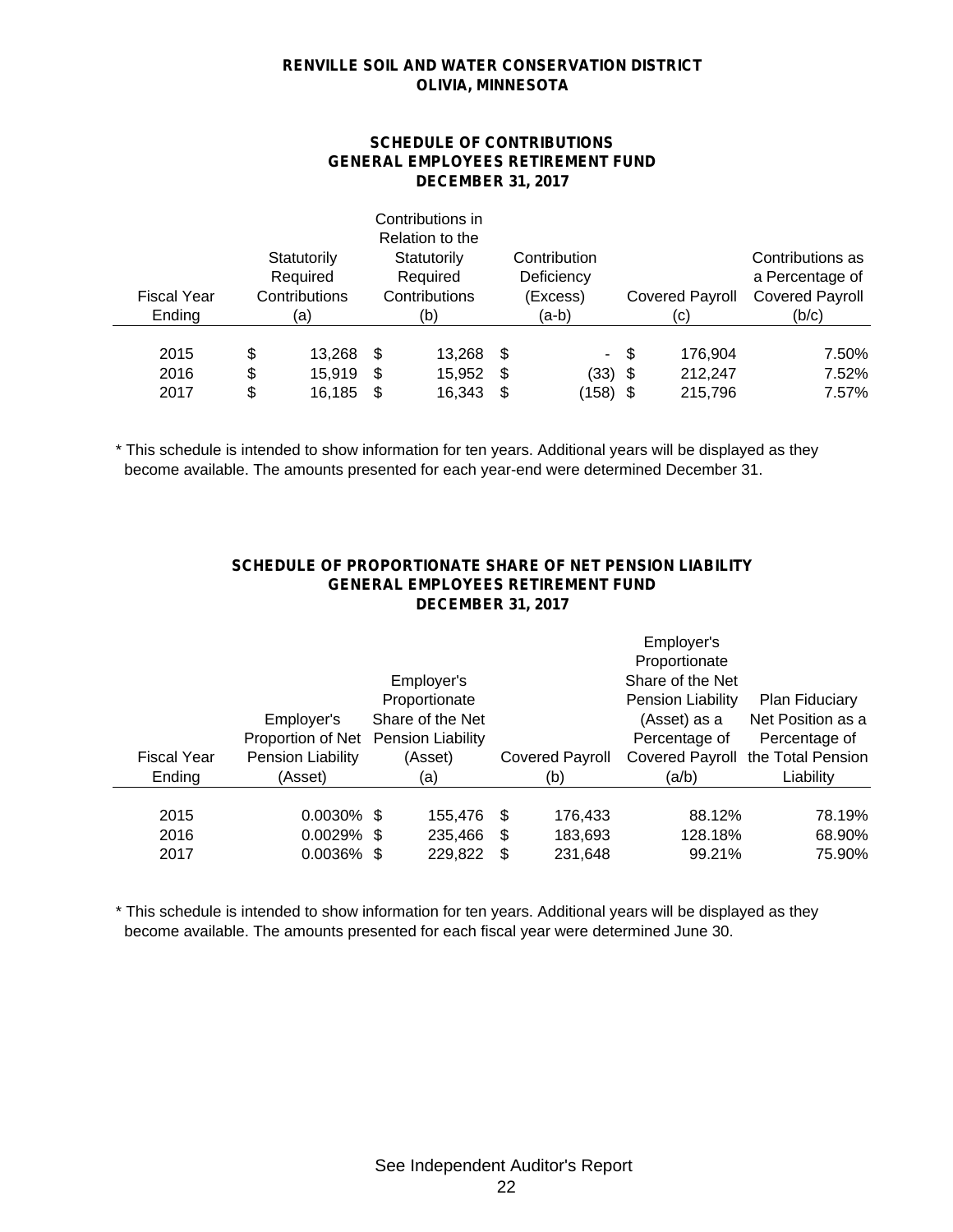# **PETERSON COMPANY LTD.**

## **INDEPENDENT AUDITOR'S REPORT ON MINNESOTA LEGAL COMPLIANCE**

To the Board of Supervisors Renville Soil and Water Conservation District Olivia, Minnesota

We have audited, in accordance with auditing standards generally accepted in the United States of America, and the standards applicable to financial audits contained in *Government Auditing Standards*, issued by the Comptroller General of the United States the financial statements of the governmental activities and the general fund of Renville Soil and Water Conservation District of Olivia, Minnesota, as of and for the year ended December 31, 2017, and the related notes to the financial statements which collectively comprise the Renville Soil and Water Conservation District's basic financial statements, and have issued our report thereon dated November 28, 2018.

The *Minnesota Legal Compliance Audit Guide for Political Subdivisions*, promulgated by the State Auditor pursuant to Minnesota Statutes 6.65, contains six categories of compliance to be tested: contracting and bidding, deposits and investments, conflicts of interest, claims and disbursements, miscellaneous provisions, and public indebtedness. Our audit considered all of the listed categories, except that we did not test for compliance with the provisions for public indebtedness because the District is not allowed to issue debt.

In connection with our audit, nothing came to our attention that caused us to believe that the Renville Soil and Water Conservation District failed to comply with the provisions of the *Minnesota Legal Compliance Audit Guide for Political Subdivisions*. However, our audit was not directed primarily toward obtaining the knowledge of such noncompliance. Accordingly, had we performed additional procedures, other matters may have come to our attention regarding the Renville Soil and Water Conservation District's noncompliance with the above referenced provisions.

The purpose of this report is solely to describe the scope of our testing of compliance and the results of that testing, and not to provide an opinion on compliance. Accordingly, this communication is not suitable for any other purpose.

Peterson Company Ltd

PETERSON COMPANY LTD Certified Public Accountants Waconia, Minnesota

November 28, 2018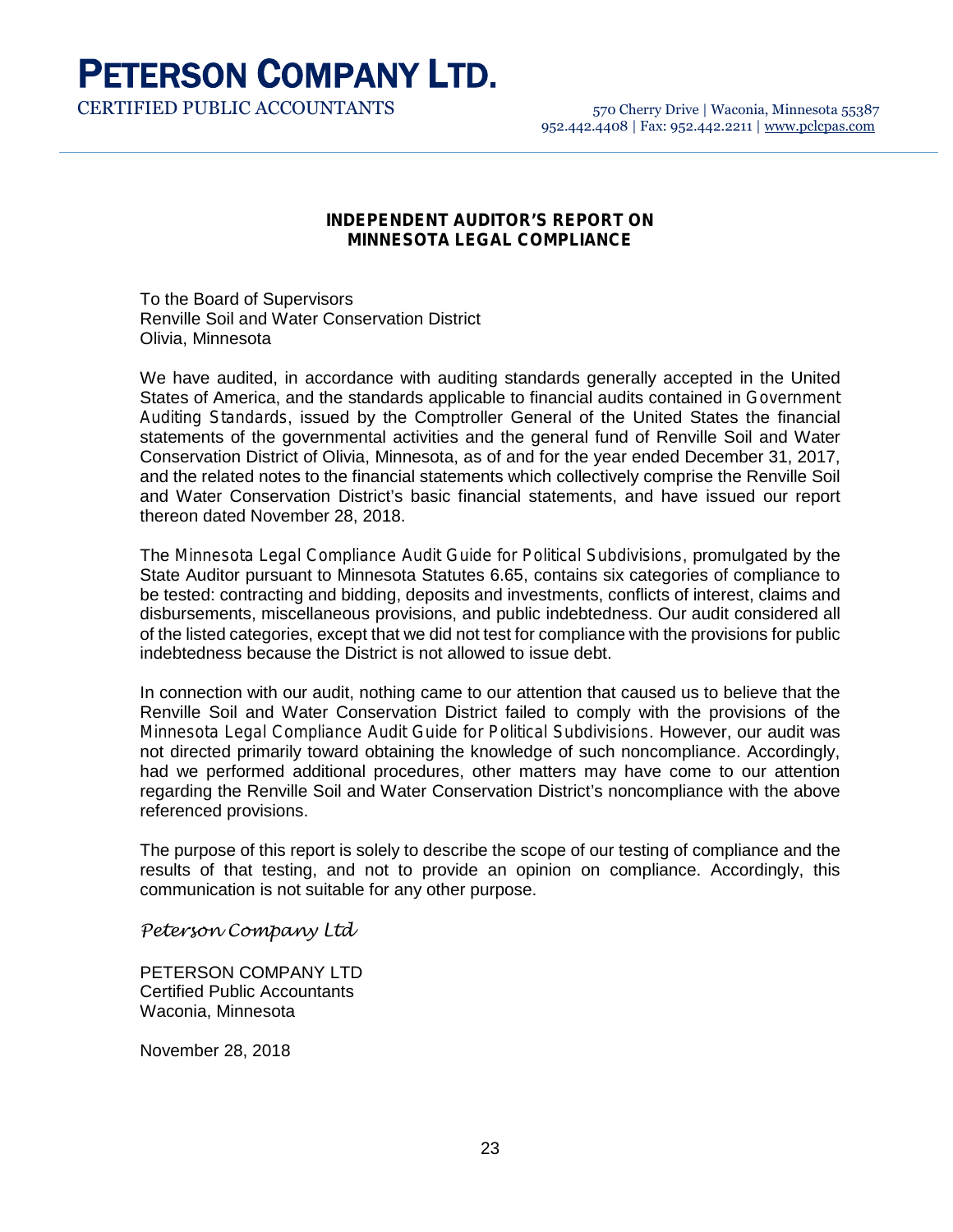# **PETERSON COMPANY LTD.**

## **INDEPENDENT AUDITOR'S REPORT ON INTERNAL CONTROL OVER FINANCIAL REPORTING AND ON COMPLIANCE AND OTHER MATTERS BASED ON AN AUDIT OF FINANCIAL STATEMENTS PERFORMED IN ACCORDANCE WITH** *GOVERNMENT AUDITING STANDARDS*

To the Board of Supervisors Renville Soil and Water Conservation District Olivia, Minnesota

We have audited, in accordance with the auditing standards generally accepted in the United States of America and the standards applicable to financial audits contained in *Government Auditing Standards* issued by the Comptroller General of the United States, the financial statements of the governmental activities of Renville Soil and Water Conservation District, Olivia, Minnesota, as of and for the year ended December 31, 2017, and the related notes to the financial statements, which collectively comprise Renville Soil and Water Conservation District's basic financial statements, and have issued our report thereon dated November 28, 2018.

## **Internal Control Over Financial Reporting**

In planning and performing our audit of the financial statements, we considered Renville Soil and Water Conservation District's internal control over financial reporting (internal control) to determine the audit procedures that are appropriate in the circumstances for the purpose of expressing our opinions on the financial statements, but not for the purpose of expressing an opinion on the effectiveness of Renville Soil and Water Conservation District's internal control. Accordingly, we do not express an opinion on the effectiveness of Renville Soil and Water Conservation District's internal control.

A *deficiency in internal control* exists when the design or operation of a control does not allow management or employees, in the normal course of performing their assigned functions, to prevent, or detect and correct, misstatements on a timely basis. A material *weakness* is a deficiency, or a combination of deficiencies, in internal control such that there is a reasonable possibility that a material misstatement of the entity's financial statements will not be prevented, or detected and corrected on a timely basis.

A *significant deficiency* is a deficiency, or a combination of deficiencies, in internal control that is less severe than a material weakness, yet important enough to merit attention by those charged with governance. We consider the deficiency in internal control as described in the accompanying Schedule of Findings and Responses as item 2017-001 to be a significant deficiency.

Our consideration of internal control was for the limited purpose described in the first paragraph of this section and was not designed to identify all deficiencies in internal control that might be material weaknesses or significant deficiencies and therefore, material weaknesses or significant deficiencies may exist that were not identified. Given these limitations, during our audit we did not identify any deficiencies in internal control that we consider to be material weaknesses.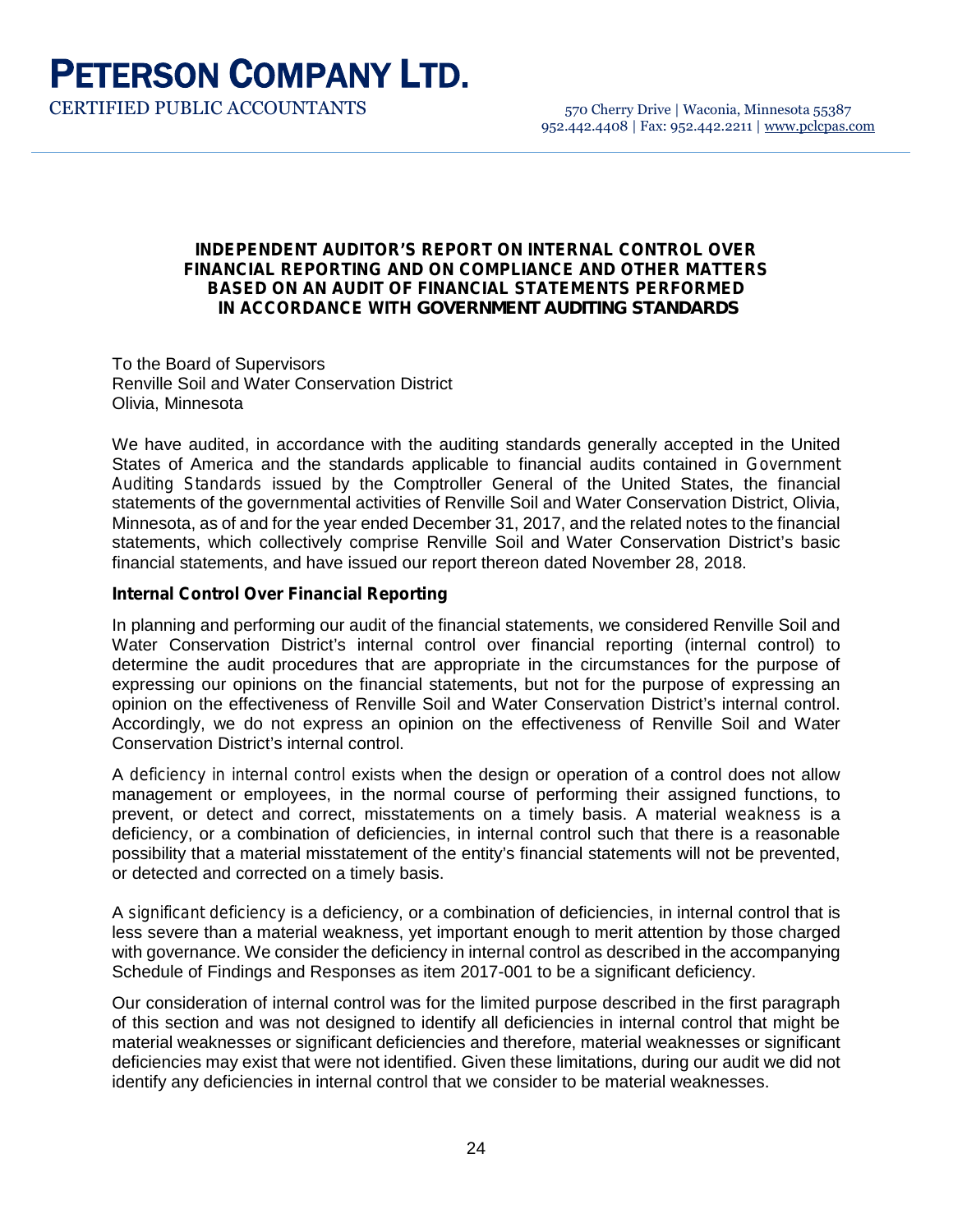## **Compliance and Other Matters**

As part of obtaining reasonable assurance about whether Renville Soil and Water Conservation District's financial statements are free from material misstatement, we performed tests of its compliance with certain provisions of laws, regulations, contracts, and grant agreements, noncompliance with which could have a direct and material effect on the determination of financial statement amounts. However, providing an opinion on compliance with those provisions was not an objective of our audit, and accordingly, we do not express such an opinion. The results of our tests disclosed no instances of noncompliance or other matters that are required to be reported under *Government Auditing Standards.*

#### **Renville Soil and Water Conservation District's Response to Findings**

Renville Soil and Water Conservation District's response to the findings identified in our audit is described in the accompanying Schedule of Findings and Responses. Renville Soil and Water Conservation District's response was not subjected to the auditing procedures applied in the audit of the financial statements and, accordingly, we express no opinion on it.

#### **Purpose of this Report**

The purpose of this report is solely to describe the scope of our testing of internal control and compliance and the results of that testing, and not to provide an opinion on the effectiveness of the entity's internal control or on compliance. This report is an integral part of an audit performed in accordance with *Government Auditing Standards* in considering the entity's internal control and compliance. Accordingly, this communication is not suitable for any other purpose.

Peterson Company Ltd

PETERSON COMPANY LTD Certified Public Accountants Waconia, Minnesota

November 28, 2018